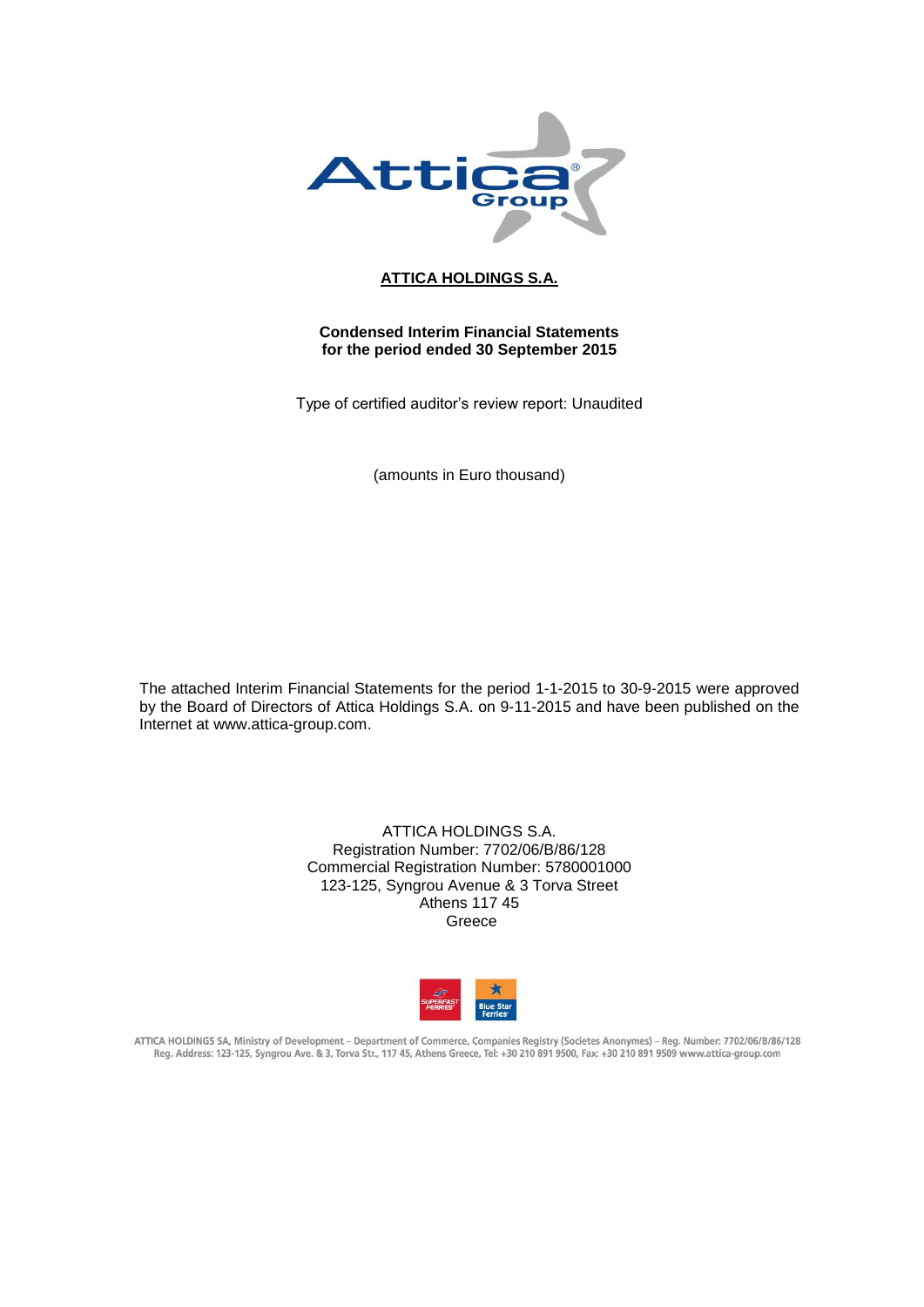

# **INTERIM FINANCIAL REPORT FOR THE PERIOD ENDED SEPTEMBER 30TH , 2015**

|         | <b>CONTENTS</b>                                                                               | Page |
|---------|-----------------------------------------------------------------------------------------------|------|
|         |                                                                                               |      |
|         |                                                                                               |      |
|         |                                                                                               |      |
|         |                                                                                               |      |
|         |                                                                                               |      |
|         |                                                                                               |      |
|         |                                                                                               |      |
|         |                                                                                               |      |
|         |                                                                                               |      |
| 1.      |                                                                                               |      |
| 2.      |                                                                                               |      |
| 2.1.    | New Standards, Interpretations, Revisions and Amendments to existing Standards that are       |      |
|         |                                                                                               |      |
| 2.2.    |                                                                                               |      |
| 3.      |                                                                                               |      |
| 3.1.    |                                                                                               |      |
| 3.1.1.  |                                                                                               |      |
| 3.1.2.  |                                                                                               |      |
| 3.1.3.  | Additional risks arising from the enforcement of capital controls in Greece  14               |      |
| $4_{-}$ |                                                                                               |      |
| 4.1.    |                                                                                               |      |
| 4.2.    |                                                                                               |      |
| 4.3.    |                                                                                               |      |
| 5.      |                                                                                               |      |
| 5.1.    |                                                                                               |      |
| 5.2.    |                                                                                               |      |
|         |                                                                                               |      |
| 6.      |                                                                                               |      |
| 6.1.    | Intercompany transactions between Attica Holdings S.A. and other companies of Attica Group17  |      |
| 6.1.1.  | Intercompany transactions between Attica Holdings S.A. and the companies of Marfin Investment |      |
|         |                                                                                               |      |
| 6.2.    |                                                                                               |      |
| 6.3.    |                                                                                               |      |
| 7.      | Information for the Financial Statements for the period 1-1 to 30-09-2015  18                 |      |
| 7.1.    |                                                                                               |      |
| 7.2.    |                                                                                               |      |
| 7.3.    |                                                                                               |      |
| 7.4.    |                                                                                               |      |
| 7.5.    |                                                                                               |      |
| 7.6.    |                                                                                               |      |
| 77      |                                                                                               |      |
| 7.8.    |                                                                                               |      |
| 7.9.    |                                                                                               |      |
| 7.10.   |                                                                                               |      |
| 7.11.   |                                                                                               |      |
| 7.12.   |                                                                                               |      |
| 7.13.   |                                                                                               |      |
| 7.14.   |                                                                                               |      |
| 7.15.   |                                                                                               |      |
| 7.16.   |                                                                                               |      |
| 8.      |                                                                                               |      |
| 8.1.    |                                                                                               |      |
| 8.2.    |                                                                                               |      |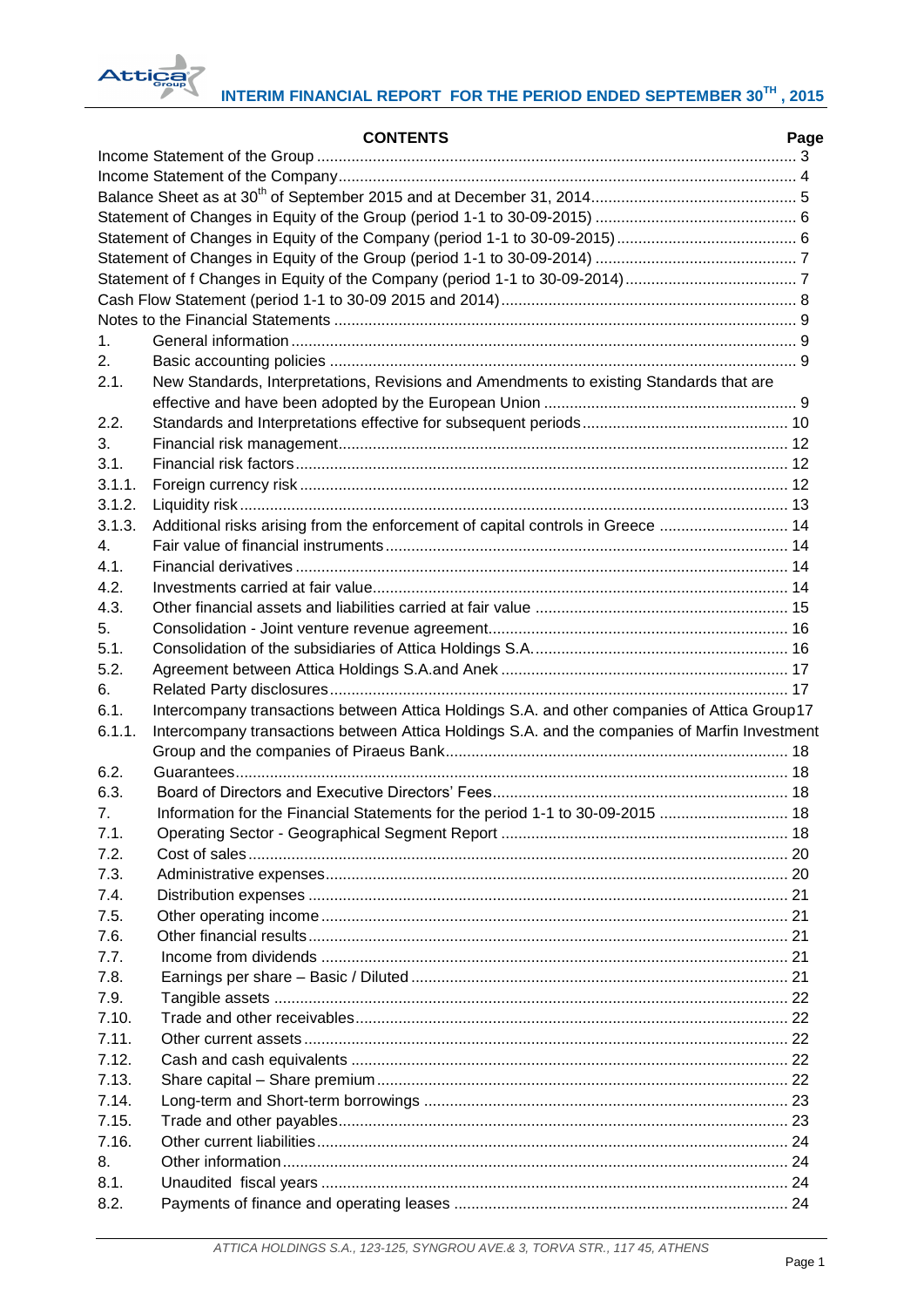

# **INTERIM FINANCIAL REPORT FOR THE PERIOD ENDED SEPTEMBER 30TH , 2015**

| Figures and Information for the period from January 1 to September 30,2015  27 |  |
|--------------------------------------------------------------------------------|--|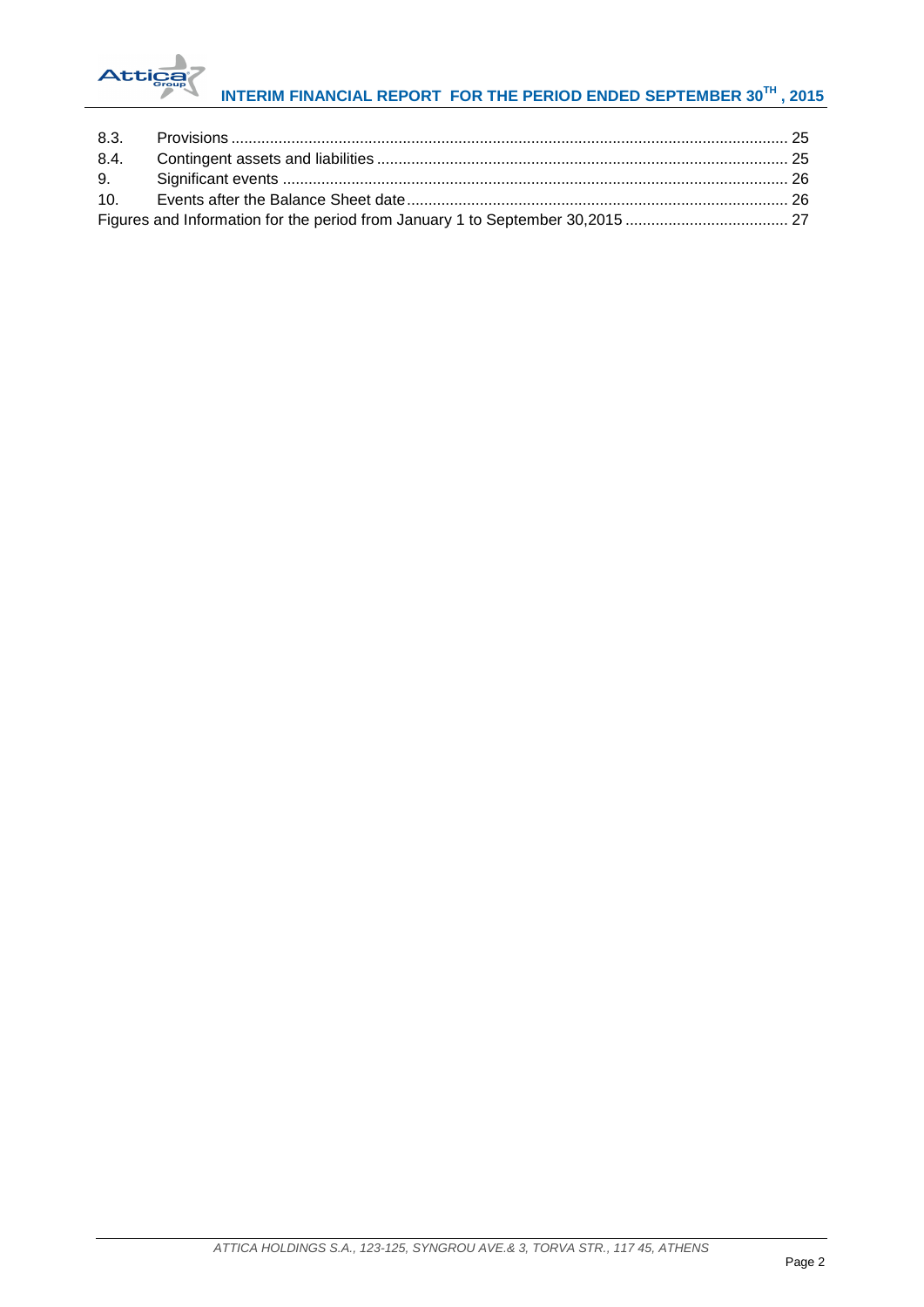

#### **STATEMENT OF COMPREHENSIVE INCOME**

For the period ended September 30 2015 & 2014 and for the quarterly period 1/7 - 30/9/2015 & 2014

|                                                  |     | <b>GROUP</b>    |                 |                 |                 |  |  |
|--------------------------------------------------|-----|-----------------|-----------------|-----------------|-----------------|--|--|
|                                                  |     | 1.01-30.09.2015 | 1.01-30.09.2014 | 1.07-30.09.2015 | 1.07-30.09.2014 |  |  |
| Sales                                            | 7.1 | 222,467         | 213,689         | 113,599         | 109,462         |  |  |
| Cost of sales                                    | 7.2 | $-140,328$      | -168,092        | $-54,144$       | $-66, 155$      |  |  |
| <b>Gross profit</b>                              |     | 82.139          | 45.597          | 59.455          | 43,307          |  |  |
| Administrative expenses                          | 7.3 | $-13,198$       | $-12,887$       | $-4,389$        | $-3,842$        |  |  |
| <b>Distribution expenses</b>                     | 7.4 | $-14,933$       | $-15,073$       | $-7,538$        | $-7,429$        |  |  |
| Other operating income                           | 7.5 | 858             | 424             | 55              | 165             |  |  |
| Other operating expenses                         |     |                 |                 |                 | 166             |  |  |
| Profit / (loss) before taxes, financing          |     | 54,866          | 18,061          | 47,583          | 32,367          |  |  |
| and investment activities                        |     |                 |                 |                 |                 |  |  |
| Other financial results                          | 7.6 | $-4,636$        | $-1,437$        | $-1,789$        | $-1,114$        |  |  |
| Financial expenses                               |     | $-15,751$       | $-10,571$       | $-5,435$        | $-4,086$        |  |  |
| Financial income                                 |     | 106             | 185             | 21              | 50              |  |  |
| Income from dividends                            |     |                 |                 |                 |                 |  |  |
| Profit before income tax                         |     | 34,585          | 6,238           | 40,380          | 27,217          |  |  |
| Income taxes                                     |     | -90             | $-124$          | $-42$           | -35             |  |  |
| Profit for the period                            |     | 34,495          | 6,114           | 40,338          | 27,182          |  |  |
| Attributable to:                                 |     |                 |                 |                 |                 |  |  |
| Owners of the parent                             |     | 34,495          | 6,114           | 40,338          |                 |  |  |
| Non-controlling interests                        |     |                 |                 |                 | 27,182          |  |  |
| Earnings After Taxes per Share - Basic           |     |                 |                 |                 |                 |  |  |
| $(in \in)$                                       | 7.8 | 0.1800          | 0.0319          | 0.2105          | 0.1418          |  |  |
|                                                  |     |                 |                 |                 |                 |  |  |
| Diluted earnings after taxes per share (in<br>€) | 7.8 | $-0.1819$       | 0.0319          | 0.1245          | 0.1418          |  |  |
| Net profit for the period                        |     | 34,495          | 6,114           | 40,338          | 27,182          |  |  |
|                                                  |     |                 |                 |                 |                 |  |  |
| Other comprehensive income:                      |     |                 |                 |                 |                 |  |  |
|                                                  |     |                 |                 |                 |                 |  |  |
| Amounts that will not be reclassified            |     |                 |                 |                 |                 |  |  |
| in the Income Statement                          |     |                 |                 |                 |                 |  |  |
| Revaluation of the accrued pension               |     |                 |                 |                 |                 |  |  |
| obligations                                      |     |                 |                 |                 |                 |  |  |
|                                                  |     |                 |                 |                 |                 |  |  |
| Amounts that may be reclassified in              |     |                 |                 |                 |                 |  |  |
| the Income Statement                             |     |                 |                 |                 |                 |  |  |
| Cash flow hedging:                               |     |                 |                 |                 |                 |  |  |
| - current period gains /(losses)                 |     | 4,291           | $-122$          | 1,550           | $-122$          |  |  |
| - reclassification to profit or loss             |     | $-976$          |                 | $-2,163$        |                 |  |  |
| Related parties' measurement using the           |     |                 |                 |                 |                 |  |  |
| fair value method                                |     |                 |                 |                 |                 |  |  |
| Other comprehensive income for the               |     | 3,315           | $-122$          | $-613$          | $-122$          |  |  |
| period before tax                                |     |                 |                 |                 |                 |  |  |
| Income tax relating to components of             |     |                 |                 |                 |                 |  |  |
| other comprehensive income                       |     |                 |                 |                 |                 |  |  |
| Other comprehensive income for the               |     |                 | $-122$          | $-613$          | -122            |  |  |
| period, net of tax                               |     | 3,315           |                 |                 |                 |  |  |
| Total comprehensive income for the               |     |                 |                 |                 |                 |  |  |
| period after tax                                 |     | 37,810          | 5,992           | 39,725          | 27,060          |  |  |
| Attributable to:                                 |     |                 |                 |                 |                 |  |  |
| Owners of the parent                             |     | 37,810          | 5,992           | 39,725          | 27,060          |  |  |
| Non-controlling interests                        |     |                 |                 |                 |                 |  |  |

<span id="page-3-0"></span>The attached notes are an integral part of these Interim Financial Statements.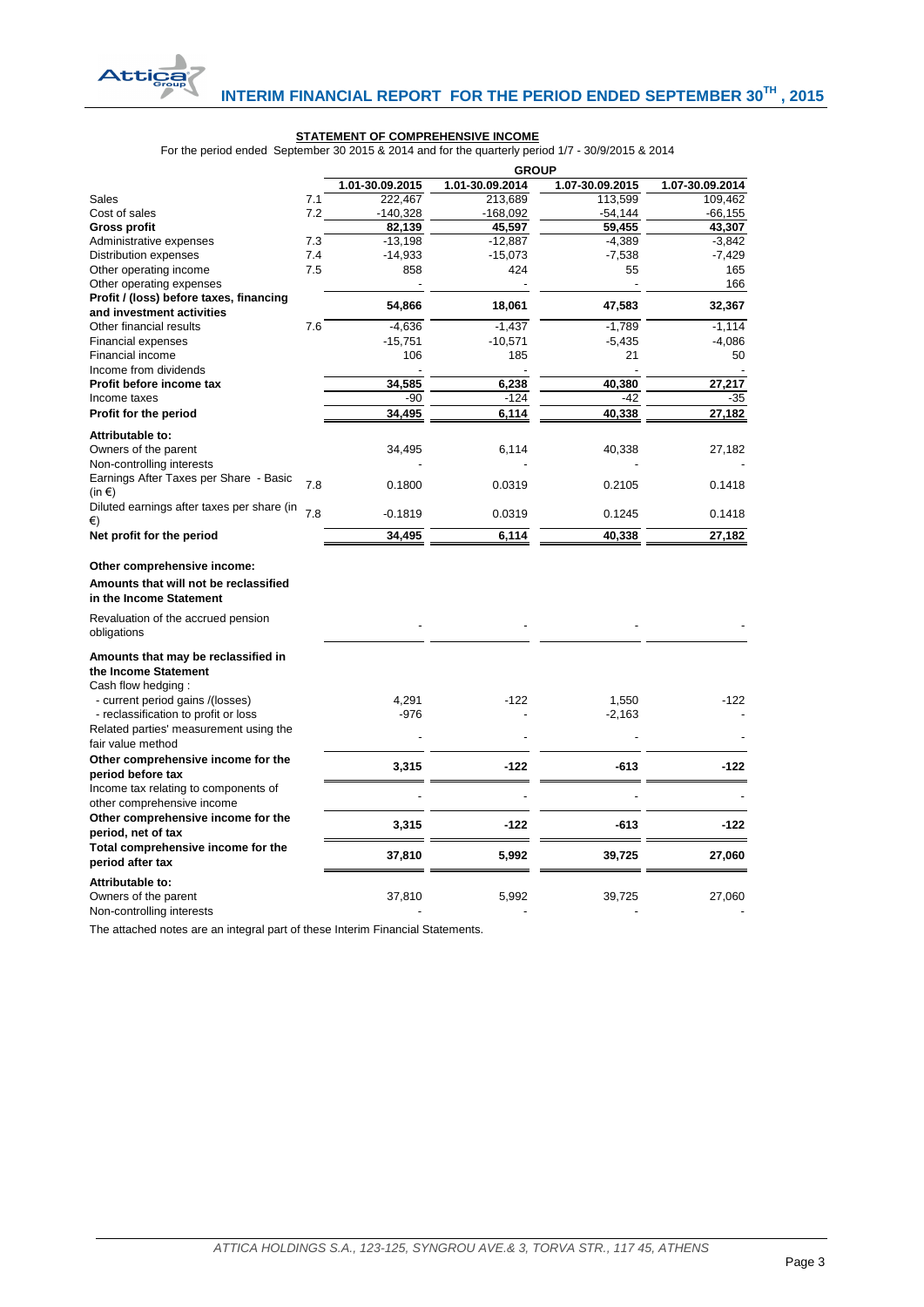

# **STATEMENT OF COMPREHENSIVE INCOME**

For the period ended September 30 2015 & 2014 and for the quarterly period 1/7 - 30/9/2015 & 2014

|                                                                                                                                                      |     | 1.01-30.09.2015 | 1.01-30.09.2014 | 1.07-30.09.2015 | 1.07-30.09.2014 |
|------------------------------------------------------------------------------------------------------------------------------------------------------|-----|-----------------|-----------------|-----------------|-----------------|
| Sales                                                                                                                                                |     |                 |                 |                 |                 |
| Cost of sales                                                                                                                                        |     |                 |                 |                 |                 |
| <b>Gross profit</b>                                                                                                                                  |     | $\blacksquare$  |                 |                 |                 |
| Administrative expenses                                                                                                                              | 7.3 | $-680$          | $-599$          | $-158$          | $-125$          |
| Distribution expenses                                                                                                                                | 7.4 | -1              |                 |                 |                 |
| Other operating income                                                                                                                               |     |                 | 33              |                 |                 |
| Other operating expenses                                                                                                                             |     |                 |                 |                 |                 |
| Profit / (loss) before taxes, financing and                                                                                                          |     | $-681$          | $-566$          | $-158$          | $-125$          |
| investment activities                                                                                                                                |     |                 | $-1$            |                 | $-1$            |
| Other financial results                                                                                                                              |     | $-4$            | $-3$            | -3              | $-1$            |
| Financial expenses<br>Financial income                                                                                                               |     | 11              | 9               | 1               | $\overline{2}$  |
| Income from dividends                                                                                                                                | 7.7 | 2,348           | 1,995           |                 |                 |
| Profit before income tax                                                                                                                             |     | 1,674           | 1,434           | $-160$          | $-125$          |
| Income taxes                                                                                                                                         |     |                 |                 |                 |                 |
| Profit for the period                                                                                                                                |     | 1,674           | 1,434           | $-160$          | $-125$          |
| Attributable to:                                                                                                                                     |     |                 |                 |                 |                 |
| Owners of the parent                                                                                                                                 |     | 1,674           | 1,434           | $-160$          | -125            |
| Non-controlling interests                                                                                                                            |     |                 |                 |                 |                 |
| Earnings After Taxes per Share - Basic (in                                                                                                           |     |                 |                 |                 |                 |
| €)                                                                                                                                                   | 7.8 | 0.0087          | 0.0075          | $-0.0008$       | $-0.0007$       |
| Diluted earnings after taxes per share (in $\epsilon$ )                                                                                              | 7.8 | $-0.3280$       | 0.0075          | $-0.0375$       | $-0.0007$       |
| Net profit for the period                                                                                                                            |     | 1,674           | 1,434           | $-160$          | $-125$          |
| Other comprehensive income:<br>Amounts that will not be reclassified in<br>the Income Statement<br>Revaluation of the accrued pension<br>obligations |     |                 |                 |                 |                 |
| Amounts that may be reclassified in the<br><b>Income Statement</b>                                                                                   |     |                 |                 |                 |                 |
| Related parties' measurement using the fair<br>value method                                                                                          |     | $-5,044$        | 10,461          |                 | 10,461          |
| Other comprehensive income for the<br>period before tax                                                                                              |     | $-5,044$        | 10,461          |                 | 10,461          |
| Income tax relating to components of other                                                                                                           |     |                 |                 |                 |                 |
| comprehensive income                                                                                                                                 |     |                 |                 |                 |                 |
| Other comprehensive income for the                                                                                                                   |     |                 |                 |                 |                 |
| period, net of tax                                                                                                                                   |     | $-5,044$        | 10,461          |                 | 10,461          |
| Total comprehensive income for the                                                                                                                   |     |                 |                 | $-160$          |                 |
| period after tax                                                                                                                                     |     | $-3,370$        | 11,895          |                 | 10,336          |
| Attributable to:<br>Owners of the parent<br>Non-controlling interests                                                                                |     | $-3,370$        | 11,895          | $-160$          | 10,336          |

<span id="page-4-0"></span>The attached notes are an integral part of these Interim Financial Statements.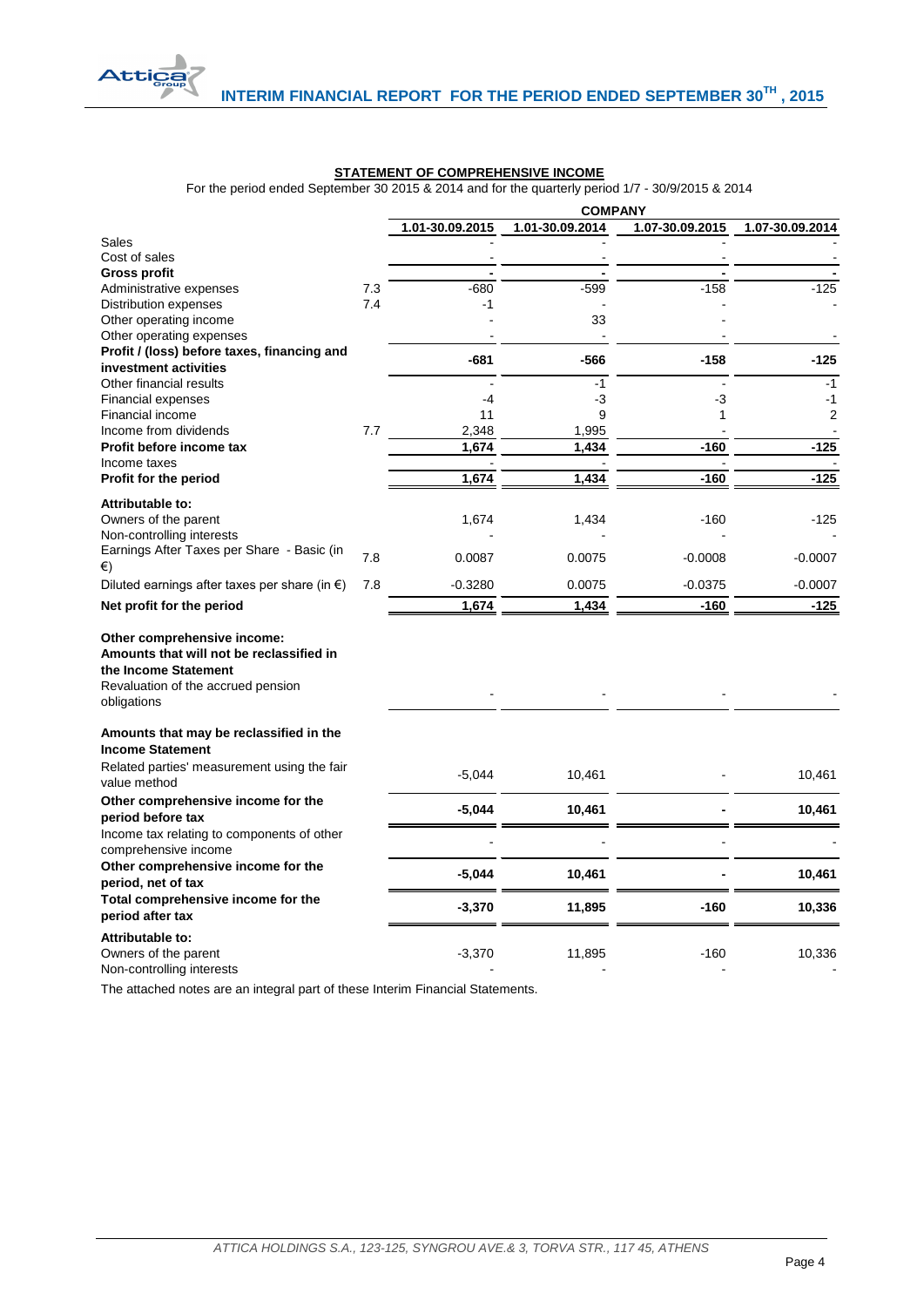|                                                             |      | <b>GROUP</b> |                   | <b>COMPANY</b> |                  |  |
|-------------------------------------------------------------|------|--------------|-------------------|----------------|------------------|--|
|                                                             |      | 30/9/2015    | 31/12/2014        | 30/9/2015      | 31/12/2014       |  |
| <b>ASSETS</b>                                               |      |              |                   |                |                  |  |
| <b>Non-Current Assets</b>                                   |      |              |                   |                |                  |  |
| Tangible assets                                             | 7.9  | 567,891      | 581,011           | 11             | 24               |  |
| Intangible assets                                           |      | 1,994        | 727               | 7              | 11               |  |
| Investments in subsidiaries                                 |      |              |                   | 494,161        | 496,505          |  |
| Other non current assets                                    |      | 1,213        | 1,213             | 202            | 202              |  |
| Deferred tax asset                                          |      |              |                   |                |                  |  |
| <b>Total</b>                                                |      | 571,098      | 582,951           | 494,381        | 496,742          |  |
| <b>Current Assets</b>                                       |      |              |                   |                |                  |  |
| Inventories                                                 |      | 3,276        | 3,481             |                |                  |  |
| Trade and other receivables                                 | 7.10 | 60,638       | 48,785            | 486            | 673              |  |
| Other current assets                                        | 7.11 | 27,439       | 16,000            | 3,905          | 2,148            |  |
| Derivatives                                                 |      |              |                   |                |                  |  |
| Cash and cash equivalents                                   | 7.12 | 60,432       | 23,937            | 467            | 3,092            |  |
| <b>Total</b>                                                |      | 151,785      | 92,203            | 4,858          | 5,913            |  |
| Assets held for sale                                        |      |              |                   |                |                  |  |
| <b>Total Assets</b>                                         |      | 722,883      | 675,154           | 499,238        | 502,655          |  |
| <b>EQUITY AND LIABILITIES</b>                               |      |              |                   |                |                  |  |
| <b>Equity</b>                                               |      |              |                   |                |                  |  |
| Share capital                                               | 7.13 | 57,498       | 57,498            | 57,498         | 57,498           |  |
| Share premium                                               | 7.13 | 290,256      | 290,256           | 290,256        | 290,256          |  |
| Fair value reserves                                         |      | $-1,087$     | $-4,402$          | 97,185         | 102,229          |  |
| Other reserves                                              |      | 116,558      | 131,598           | 29,040         | 44,080           |  |
| Retained earnings                                           |      | $-85,598$    | $-135,133$        | 11,708         | $-5,006$         |  |
|                                                             |      |              |                   |                |                  |  |
| Equity attributable to parent's shareholders                |      | 377,627      | 339,817           | 485,687        | 489,057          |  |
| Minority interests                                          |      |              |                   |                |                  |  |
| <b>Total Equity</b>                                         |      | 377,627      | 339,817           | 485,687        | 489,057          |  |
| <b>Non-current liabilities</b>                              |      |              |                   |                |                  |  |
| Deferred tax liability                                      |      | 15           | 15                |                |                  |  |
| Accrued pension and retirement obligations                  |      | 1,726        | 1,664             | 44             | 43               |  |
| Long-term borrowings                                        | 7.14 | 271,954      | 270,801           |                |                  |  |
| <b>Non-Current Provisions</b>                               |      | 2,282        | 1,342             | 264            | 264              |  |
| Non-Current liabilities                                     |      | 13,000       |                   | 13,000         |                  |  |
| <b>Total</b>                                                |      | 288,977      | 13,000<br>286,822 | 13,308         | 13,000<br>13,307 |  |
| <b>Current Liabilities</b>                                  |      |              |                   |                |                  |  |
|                                                             | 7.15 |              |                   | 45             | 27               |  |
| Trade and other payables                                    |      | 22,641       | 19,571            |                |                  |  |
| Tax payable                                                 | 7.14 | 142          | 143               | 20             | 20               |  |
| Short-term debt                                             |      | 13,054       | 11,360            |                |                  |  |
| Derivatives                                                 |      | 1,726        | 4,924             |                |                  |  |
| Other current liabilities                                   | 7.16 | 18,716       | 12,517            | 179            | 244              |  |
| <b>Total</b><br>Liabilities related to Assets held for sale |      | 56,279       | 48,515            | 243            | 291              |  |
| <b>Total liabilities</b>                                    |      | 345,256      | 335,337           | 13,551         | 13,598           |  |
| <b>Total Equity and Liabilities</b>                         |      | 722,883      | 675,154           | 499,238        | 502,655          |  |
|                                                             |      |              |                   |                |                  |  |

# **BALANCE SHEET As at 30 of September 2015 and at December 31, 2014**

**Attica** 

<span id="page-5-0"></span>The accompanying notes are an integral part of these Interim Financial Statements.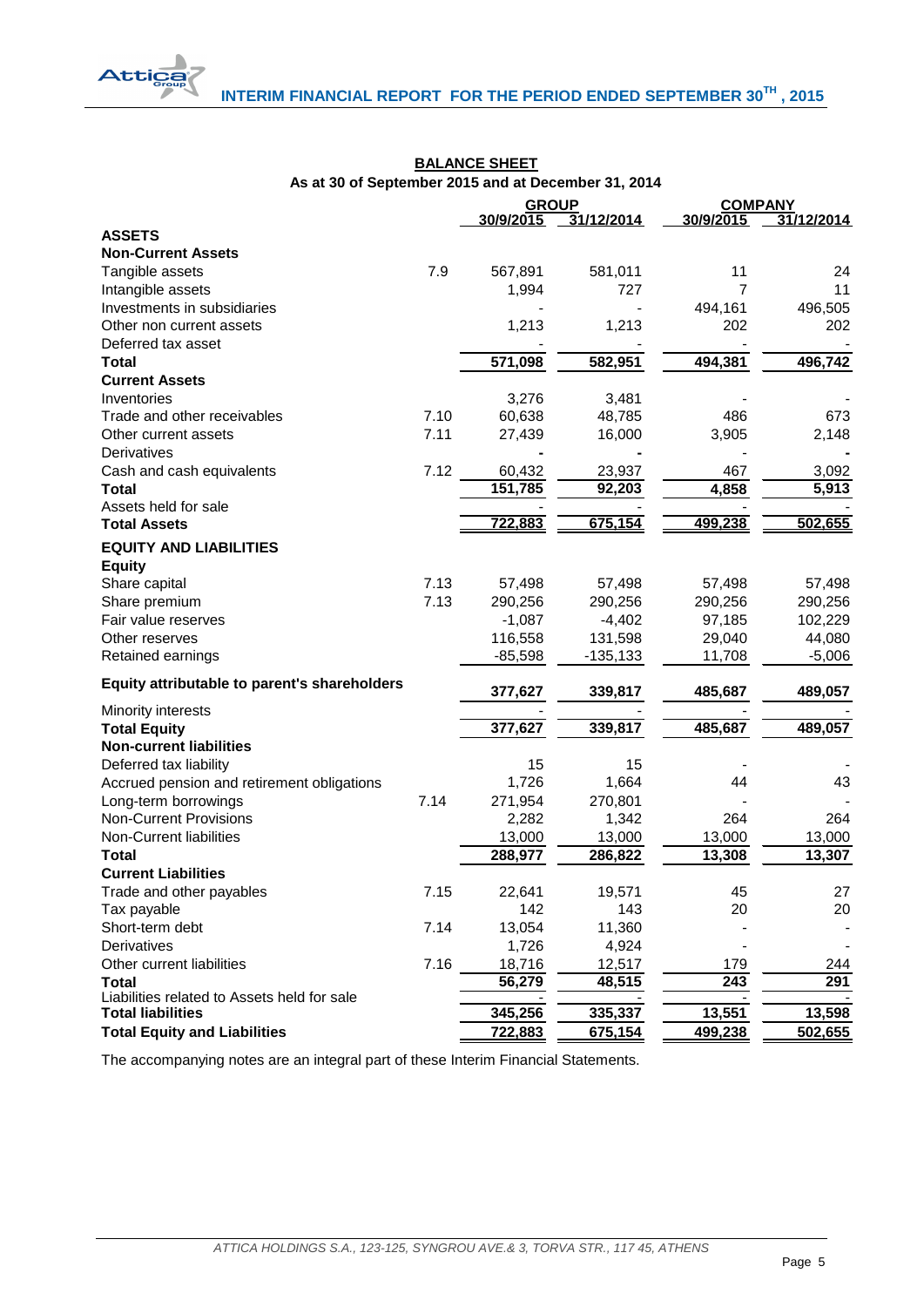

**GROUP**

**COMPANY**

# **Statement of Changes in Equity**

For the Period 1/01-30/09/2015

|                                            | Number of<br>shares | <b>Share</b><br>capital | <b>Share</b><br>premium | <b>Revaluation</b><br>of financial<br>instruments | Other<br>reserves | Retained<br>earnings | Total<br><b>Equity</b> |
|--------------------------------------------|---------------------|-------------------------|-------------------------|---------------------------------------------------|-------------------|----------------------|------------------------|
| <b>Balance at 1/1/2015</b>                 | 191,660,320         | 57,498                  | 290,256                 | $-4,402$                                          | 131,598           | $-135, 133$          | 339,817                |
| Profit for the period                      |                     |                         |                         |                                                   |                   | 34,495               | 34,495                 |
| Other comprehensive income                 |                     |                         |                         |                                                   |                   |                      |                        |
| Cash flow hedges:                          |                     |                         |                         |                                                   |                   |                      |                        |
| Gains/(losses) taken to equity             |                     |                         |                         | 4.291                                             |                   |                      | 4,291                  |
| Reclassification to profit or loss         |                     |                         |                         | $-976$                                            |                   |                      | $-976$                 |
| Total recognised income and expense for    |                     |                         |                         | 3.315                                             |                   | 34.495               | 37,810                 |
| the period                                 |                     |                         |                         |                                                   |                   |                      |                        |
| Share capital issue                        |                     |                         |                         |                                                   |                   |                      |                        |
| Capitalisation of losses                   |                     |                         |                         |                                                   | $-15.040$         | 15.040               |                        |
| Expenses related to share capital increase |                     |                         |                         |                                                   |                   |                      |                        |
| <b>Balance at 30/9/2015</b>                | 191,660,320         | 57,498                  | 290,256                 | $-1,087$                                          | 116,558           | $-85,598$            | 377,627                |

# **Statement of Changes in Equity**

For the Period 1/01-30/09/2015

<span id="page-6-1"></span><span id="page-6-0"></span>

|                                                             | Number of<br>shares | <b>Share</b><br>capital | <b>Share</b><br>premium | <b>Revaluation</b><br>reserves of<br>tangible assets | Other<br>reserves | Retained<br>earnings | Total<br><b>Equity</b> |
|-------------------------------------------------------------|---------------------|-------------------------|-------------------------|------------------------------------------------------|-------------------|----------------------|------------------------|
| <b>Balance at 1/1/2015</b>                                  | 191,660,320         | 57,498                  | 290,256                 | 102,229                                              | 44,080            | $-5,006$             | 489,057                |
| Profit for the period                                       |                     |                         |                         |                                                      |                   | 1,674                | 1,674                  |
| Other comprehensive income<br>Cash flow hedges:             |                     |                         |                         |                                                      |                   |                      |                        |
| Gains/(losses) taken to equity                              |                     |                         |                         |                                                      |                   |                      |                        |
| Reclassification to profit or loss                          |                     |                         |                         |                                                      |                   |                      |                        |
| Fair value's measurement                                    |                     |                         |                         |                                                      |                   |                      |                        |
| Related parties' measurement using the fair<br>value method |                     |                         |                         | $-5,044$                                             |                   |                      | $-5,044$               |
| Remeasurements of defined benefit pension<br>plans          |                     |                         |                         |                                                      |                   |                      |                        |
| Total recognised income and expense for<br>the period       |                     |                         |                         | $-5,044$                                             |                   | 1,674                | $-3,370$               |
| Share capital issue<br>Capitalisation of losses             |                     |                         |                         |                                                      | $-15,041$         | 15,041               |                        |
| Expenses related to share capital increase                  |                     |                         |                         |                                                      |                   |                      |                        |
| <b>Balance at 30/9/2015</b>                                 | 191,660,320         | 57,498                  | 290,256                 | 97,185                                               | 29,040            | 11,708               | 485,687                |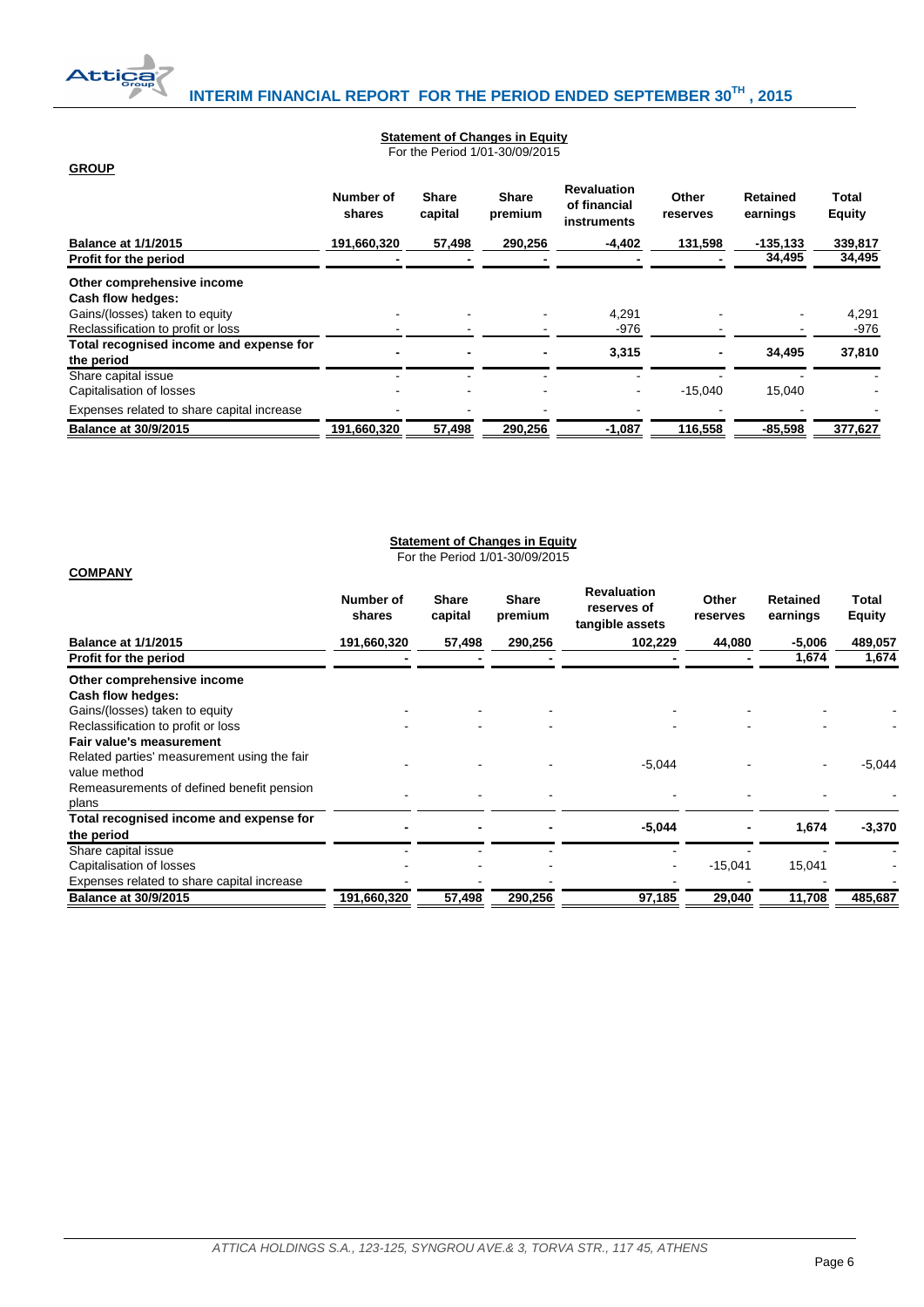

#### **Statement of Changes in Equity** For the Period 1/01-30/09/2014

| <b>GROUP</b>                                    |                     |                         |                         |                                                   |                   |                             |                     |
|-------------------------------------------------|---------------------|-------------------------|-------------------------|---------------------------------------------------|-------------------|-----------------------------|---------------------|
|                                                 | Number of<br>shares | <b>Share</b><br>capital | <b>Share</b><br>premium | <b>Revaluation</b><br>of financial<br>instruments | Other<br>reserves | <b>Retained</b><br>earnings | <b>Total Equity</b> |
| <b>Balance at 1/1/2014</b>                      | 191,660,320         | 57,498                  | 290,011                 |                                                   | 152,848           | $-160,304$                  | 340,053             |
| Profit for the period                           |                     |                         |                         |                                                   |                   | 6,114                       | 6,114               |
| Other comprehensive income                      |                     |                         |                         |                                                   |                   |                             |                     |
| Cash flow hedges:                               |                     |                         |                         |                                                   |                   |                             |                     |
| Current period gains/(losses)                   |                     |                         |                         | $-122$                                            |                   |                             | $-122$              |
| Reclassification to profit or loss              |                     |                         |                         |                                                   |                   |                             |                     |
| Other comprehensive income after tax            |                     |                         |                         | $-122$                                            |                   | 6,114                       | 5,992               |
| Share capital issue                             |                     |                         |                         |                                                   |                   |                             |                     |
| <b>Dividends</b>                                |                     |                         |                         |                                                   |                   |                             |                     |
| Capitalisation of losses                        |                     |                         |                         |                                                   |                   |                             |                     |
| Transfer between reserves and retained earnings |                     |                         |                         |                                                   |                   |                             |                     |
| Expenses related to share capital increase      |                     |                         |                         |                                                   |                   |                             |                     |
| <b>Balance at 30/9/2014</b>                     | 191,660,320         | 57,498                  | 290,011                 | $-122$                                            | 152,848           | $-154,190$                  | 346,045             |

<span id="page-7-1"></span><span id="page-7-0"></span>

| <b>Statement of Changes in Equity</b><br>For the Period 1/01-30/09/2014                                                                                                   |                     |                  |                         |                                                |                   |                      |                 |  |
|---------------------------------------------------------------------------------------------------------------------------------------------------------------------------|---------------------|------------------|-------------------------|------------------------------------------------|-------------------|----------------------|-----------------|--|
| <b>COMPANY</b>                                                                                                                                                            | Number of<br>shares | Share<br>capital | <b>Share</b><br>premium | <b>Revaluation of</b><br>non-current<br>assets | Other<br>reserves | Retained<br>earnings | Total<br>Equity |  |
| <b>Balance at 1/1/2014</b>                                                                                                                                                | 191,660,320         | 57,498           | 290,011                 | 91,380                                         | 65,330            | $-20,460$            | 483,759         |  |
| Profit for the period                                                                                                                                                     |                     |                  |                         |                                                |                   | 1,434                | 1,434           |  |
| Other comprehensive income<br>Cash flow hedges:<br>Current period gains/(losses)<br>Reclassification to profit or loss<br>Remeasurements of defined benefit pension plans |                     |                  |                         |                                                |                   |                      |                 |  |
| Fair value's measurement                                                                                                                                                  |                     |                  |                         |                                                |                   |                      |                 |  |
| Related parties' measurement using the fair value                                                                                                                         |                     |                  |                         | 10,461                                         |                   |                      | 10,461          |  |
| Other comprehensive income after tax                                                                                                                                      |                     |                  |                         | 10,461                                         |                   | 1,434                | 11,895          |  |
| Share capital issue<br>Capitalisation of losses                                                                                                                           |                     |                  |                         |                                                |                   |                      |                 |  |
| Transfer between reserves and retained earnings<br>Expenses related to share capital increase                                                                             |                     |                  |                         |                                                |                   |                      |                 |  |
| <b>Balance at 30/9/2014</b>                                                                                                                                               | 191,660,320         | 57,498           | 290,011                 | 101,841                                        | 65,330            | $-19,026$            | 495,654         |  |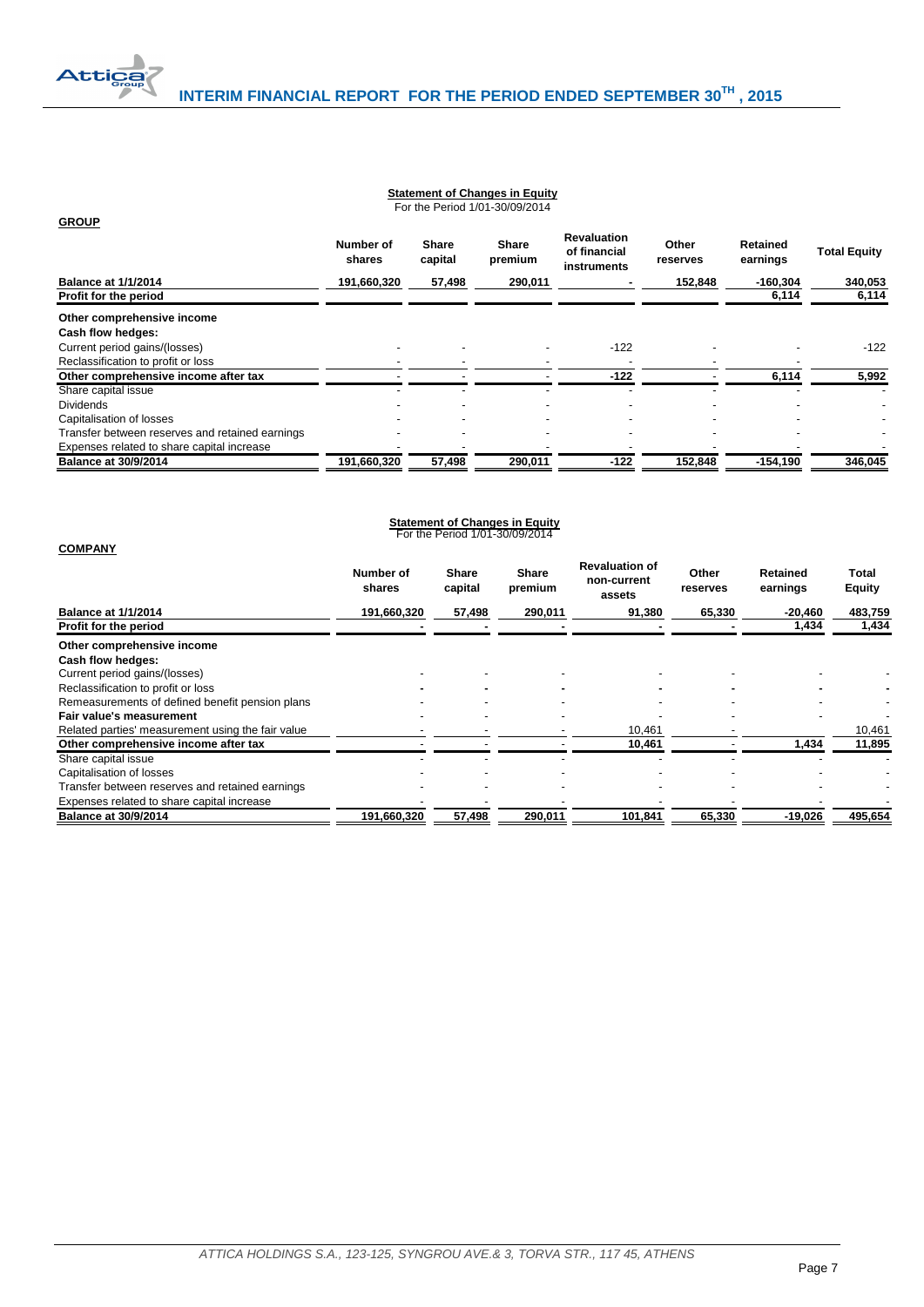

# **CASH FLOW STATEMENT (Indirect Method)**

For the period 1/1-30/9 2015 & 2014

|                                                                                                                      |              |                    | <b>GROUP</b>  | <b>COMPANY</b> |               |  |
|----------------------------------------------------------------------------------------------------------------------|--------------|--------------------|---------------|----------------|---------------|--|
|                                                                                                                      |              | 1/1-30/9/2015      | 1/1-30/9/2014 | 1/1-30/9/2015  | 1/1-30/9/2014 |  |
| <b>Cash flow from Operating Activities</b>                                                                           |              |                    |               |                |               |  |
| Profit/(Loss) Before Taxes                                                                                           |              | 34,585             | 6,238         | 1,674          | 1,434         |  |
| <b>Adjustments for:</b>                                                                                              |              |                    |               |                |               |  |
| Depreciation & amortization                                                                                          |              | 17,998             | 18,132        | 17             | 23            |  |
| Deferred tax expense                                                                                                 |              |                    |               |                |               |  |
| Provisions                                                                                                           |              | 1,056              | 506           | 1              | 7             |  |
| Foreign exchange differences                                                                                         |              | 166                | 1,440         |                | 1             |  |
| Net (profit)/Loss from investing activities                                                                          |              | 4,302              | -484          | $-2,359$       | $-1,972$      |  |
| Interest and other financial expenses                                                                                |              | 15,720             | 10,523        | 3              | 1             |  |
| Plus or minus for Working Capital changes:                                                                           |              |                    |               |                |               |  |
| Decrease/(increase) in Inventories                                                                                   |              | 205                | $\mathbf{1}$  |                |               |  |
| Decrease/(increase) in Receivables                                                                                   |              | $-23,500$          | $-14,672$     | 163            | 30            |  |
| (Decrease)/increase in Payables (excluding banks)                                                                    |              | 4,868              | 8,721         | -47            | $-101$        |  |
| Less:                                                                                                                |              |                    |               |                |               |  |
| Interest and other financial expenses paid                                                                           |              | $-8,615$           | $-9,582$      | -3             | -1            |  |
| Taxes paid                                                                                                           |              | $-67$              | $-137$        |                |               |  |
| Total cash inflow/(outflow) from operating activities (a)                                                            |              | 46,718             | 20,686        | $-551$         | -578          |  |
| <b>Cash flow from Investing Activities</b>                                                                           |              |                    |               |                |               |  |
| Acquisition of subsidiaries, associated companies, joint ventures                                                    |              |                    |               |                |               |  |
| and other investments                                                                                                |              |                    |               |                |               |  |
| Purchase of tangible and intangible assets                                                                           |              | $-613$             | $-37,670$     |                |               |  |
| Proceeds from sale of tangible and intangible assets                                                                 |              |                    |               |                |               |  |
| Share capital return from subsidiaries                                                                               |              |                    |               | 2,538          | 20,494        |  |
| Interest received                                                                                                    |              | 106                | 185           | 11             | 9             |  |
| Dividends received                                                                                                   |              |                    |               | 615            |               |  |
| Increase in capital and additional paid-in capital of subsidiaries                                                   |              |                    |               | $-5,238$       | $-17,674$     |  |
| Total cash inflow/(outflow) from investing activities (b)                                                            |              | $-507$             | $-37,485$     | $-2,074$       | 2,829         |  |
| <b>Cash flow from Financing Activities</b>                                                                           |              |                    |               |                |               |  |
| Proceeds from issue of Share Capital                                                                                 |              |                    |               |                |               |  |
| Expenses related to share capital increase                                                                           |              |                    |               |                |               |  |
| Proceeds from Borrowings                                                                                             |              |                    | 75,000        |                |               |  |
| Proceeds from subsidiaries capital return                                                                            |              |                    |               |                |               |  |
| Payments of Borrowings                                                                                               | 7.12<br>7.12 | $-9,482$<br>$-229$ | -48,844       |                |               |  |
| Payments of finance lease liabilities                                                                                |              |                    |               |                |               |  |
| Capital return to shareholders<br><b>Advances for SCI</b>                                                            |              |                    |               |                |               |  |
|                                                                                                                      |              |                    |               |                |               |  |
| Proceeds from issuance of ordinary shares of subsidiary<br>Total cash inflow/(outflow) from financing activities (c) |              | $-9,711$           | 26,156        |                |               |  |
| Net increase/(decrease) in cash and cash equivalents                                                                 |              |                    |               |                |               |  |
| $(a)+(b)+(c)$                                                                                                        |              |                    |               |                |               |  |
|                                                                                                                      |              | 36,500             | 9,357         | $-2,625$       | 2,251         |  |
| Cash and cash equivalents at beginning of period                                                                     |              | 23,937             | 24,886        | 3,092          | 662           |  |
| Exchange differences in cash and cash equivalents                                                                    |              | -5                 | $-1,411$      |                |               |  |
| Cash and cash equivalents at end of period                                                                           |              | 60,432             | 32,832        | 467            | 2,913         |  |

<span id="page-8-0"></span>The accompanying notes are an integral part of these Interim Financial Statements.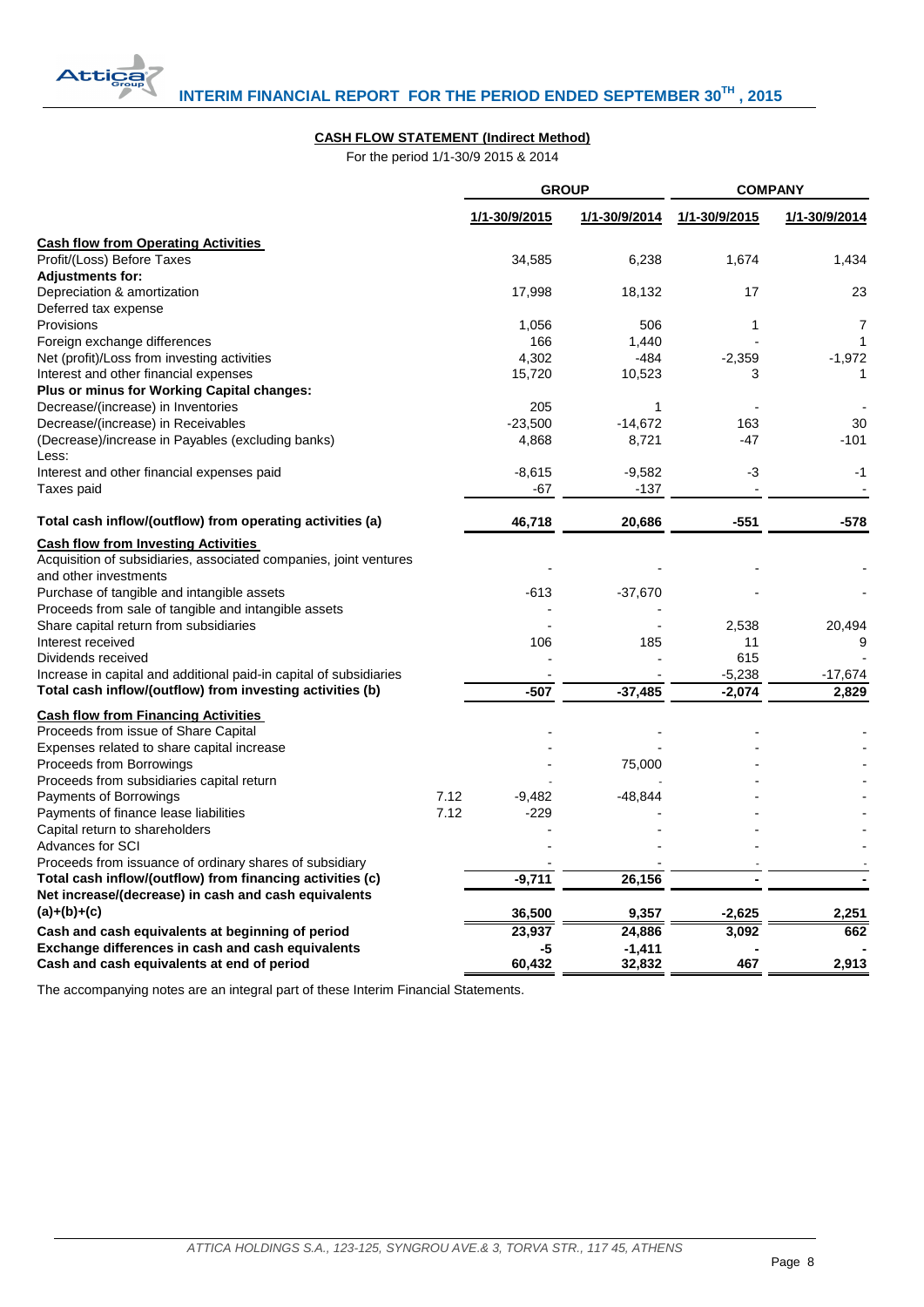

# **Notes to the Financial Statements**

# <span id="page-9-1"></span><span id="page-9-0"></span>**1. General information**

ATTICA HOLDINGS S.A. ("ATTICA GROUP") is a Holding Company and as such does not have trading activities of its own. The Company, through its subsidiaries, mainly operates in passenger shipping.

The headquarters of the Company are in Athens, Greece, 123-125, Syngrou Avenue & 3, Torva Street, 11745.

The number of employees, at period end, was 2 for the parent company and 1,263 for the Group, while at  $30<sup>th</sup>$  September, 2014 was 2 and 1,108 respectively.

Attica Holdings S.A. shares are listed in the Athens Stock Exchange under the ticker symbol ATTICA.

The corresponding ticker symbol for Bloomberg is ATTICA GA and for Reuters is EPA.AT.

The total number of common registered voting shares outstanding as at  $30<sup>th</sup>$  September 2015 was 191,660,320. The total market capitalization was Euro 59,223 thousand approximately.

The financial statements of Attica Holdings S.A. are included, using the full consolidation method, in the consolidated financial statements of MARFIN INVESTMENT GROUP HOLDINGS S.A. which is registered in Greece and whose total participation in the company (directly & indirectly), was as at 30<sup>th</sup> September 2015 89.38%.

The interim financial statements of the Company and the Group for the period ending at  $30<sup>th</sup>$ September, 2015 were approved by the Board of Directors on 9<sup>th</sup> November, 2015.

*Due to rounding there may be minor differences in some amounts.*

# <span id="page-9-2"></span>**2. Basic accounting policies**

Condensed interim financial statements comprise limited scope of information as compared to that presented in the annual financial statements. The Group has adopted all the new Standards and Interpretations, whose implementation is mandatory for the years starting as at 1st January, 2015.

Therefore, the attached interim Financial Statements should be read in line with the publicized annual Financial Statements as of 31st December, 2014 that include a full analysis of the accounting policies and valuation methods used.

<span id="page-9-3"></span>2.1. New Standards, Interpretations, Revisions and Amendments to existing Standards that are effective and have been adopted by the European Union

The following amendments and interpretations of the IFRS have been issued by IASB and their application is mandatory from 01/01/2015. The most significant Standards and Interpretations are as follows:

# **IFRIC 21 "Levies" (effective for annual periods starting on or after 17/06/2014)**

In May 2013, the IASB issued IFRIC 21. IFRIC 21 provides guidance on when a company recognises a liability for a levy imposed by the state in its Financial Statements. IFRIC 21 is an interpretation of IAS 37 "Provisions, Contingent Liabilities and Contingent Assets". IAS 37 sets out criteria for the recognition of a liability, one of which is the present obligation resulting from a past event, known as an obligating event.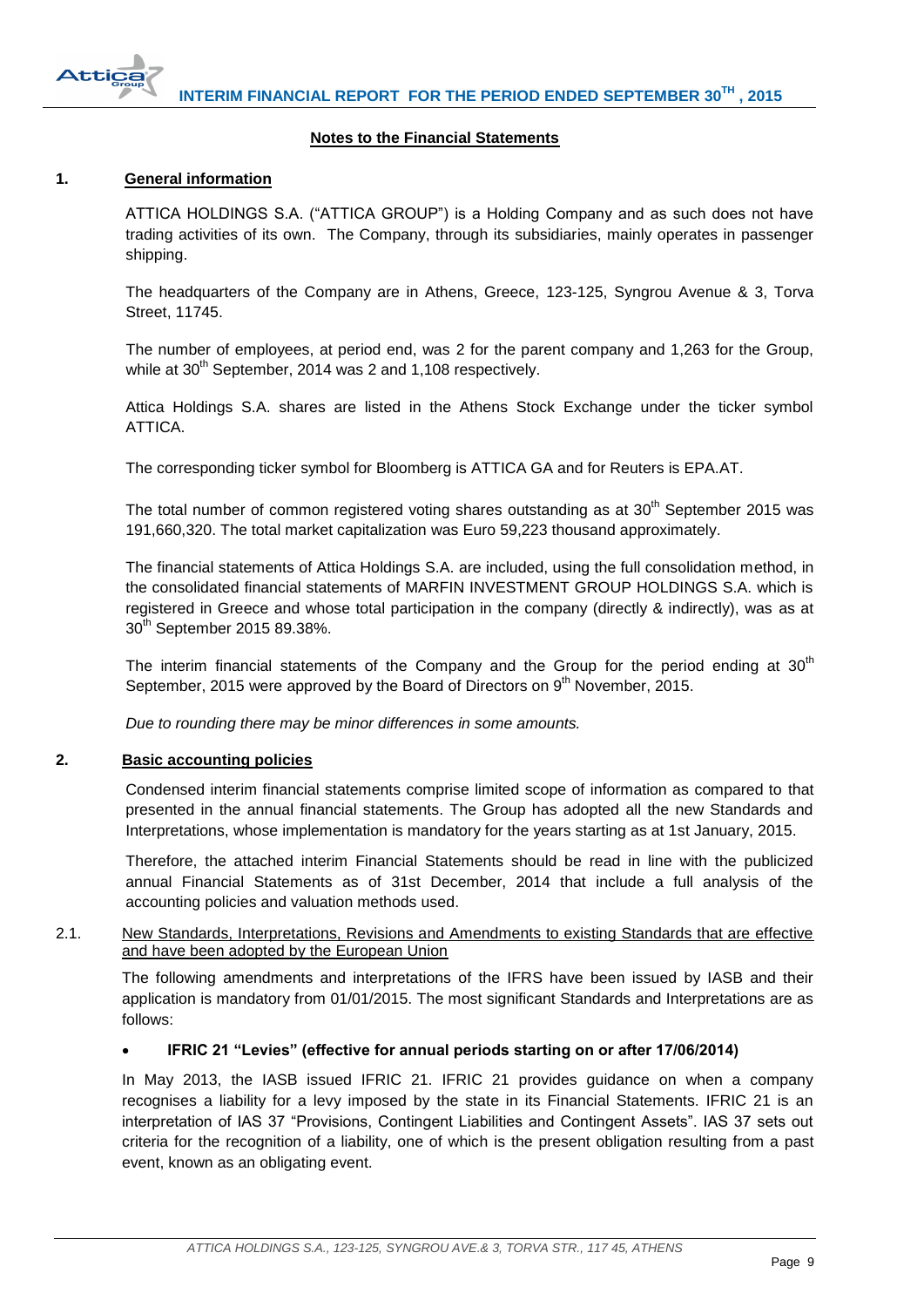

This interpretation indicates that the obligating event is the activity that triggers the payment of the levy in accordance with the relevant legislation. The interpretation does not affect the consolidated / separate Financial Statements.

# **Annual Improvements cycle 2011-2013 (effective for annual periods starting on or after 01/01/2015)**

In December 2013, the IASB issued Annual Improvements to IFRSs 2011-2013 Cycle, a collection of amendments to IFRSs, in response to four issues addressed during the 2011-2013 cycle. The issues included in this cycle are the following: IFRS 1: Meaning of effective IFRSs, IFRS 3: Scope exceptions for joint ventures; IFRS 13: Scope of paragraph 52 (portfolio exception); and IAS 40: Clarifying the interrelationship of IFRS 3 Business Combinations and IAS 40 Investment Property when classifying property as investment property or owner-occupied property. The interpretation does not affect the consolidated / separate Financial Statements.

# <span id="page-10-0"></span>2.2. Standards and Interpretations effective for subsequent periods

A number of new standards and amendments to standards and interpretations are effective for annual periods beginning after January 1, 2015, and have not been applied in preparing these consolidated financial statements. The Group is currently investigating the impact of the new standards and amendments on its financial statements.

• **IFRS 9 "Financial Instruments" and subsequent amendments to IFRS 9 and IFRS 7** (effective for annual periods beginning on or after January 1, 2018): IFRS 9 replaces the guidance in IAS 39 which deals with the classification and measurement of financial assets and financial liabilities and it also includes an expected credit losses model that replaces the incurred loss impairment model used today. IFRS 9 also establishes a more principles-based approach to hedge accounting and addresses inconsistencies and weaknesses in the current model in IAS 39. The standard has not yet been endorsed by the EU.

• **IFRS 15 "Revenue from Contracts with Customers"** (effective for annual periods beginning on or after January 1, 2017): The objective of the Standard is to provide a single, comprehensive revenue recognition model for all contracts with customers to improve comparability within industries, across industries, and across capital markets. It contains principles that an entity will apply to determine the measurement of revenue and timing of when it is recognized. The underlying principle is that an entity will recognize revenue to depict the transfer of goods or services to customers at an amount that the entity expects to be entitled to in exchange for those goods or services. The standard has not yet been endorsed by the EU.

• **IAS 19 (Amendment) "Employee Benefits"** (effective for annual periods beginning on or after February 1, 2015): This narrow scope amendment applies to contributions from employees or third parties to defined benefit plans and simplify the accounting for contributions that are independent of the number of years of employee service, for example, employee contributions that are calculated according to a fixed percentage of salary.

• **IFRS 11 (Amendment) "Joint Arrangements"** (effective for annual periods beginning on or after January 1, 2016): This amendment requires an investor to apply the principles of business combination accounting when it acquires an interest in a joint operation that constitutes a "business".

This amendment has not yet been endorsed by the EU.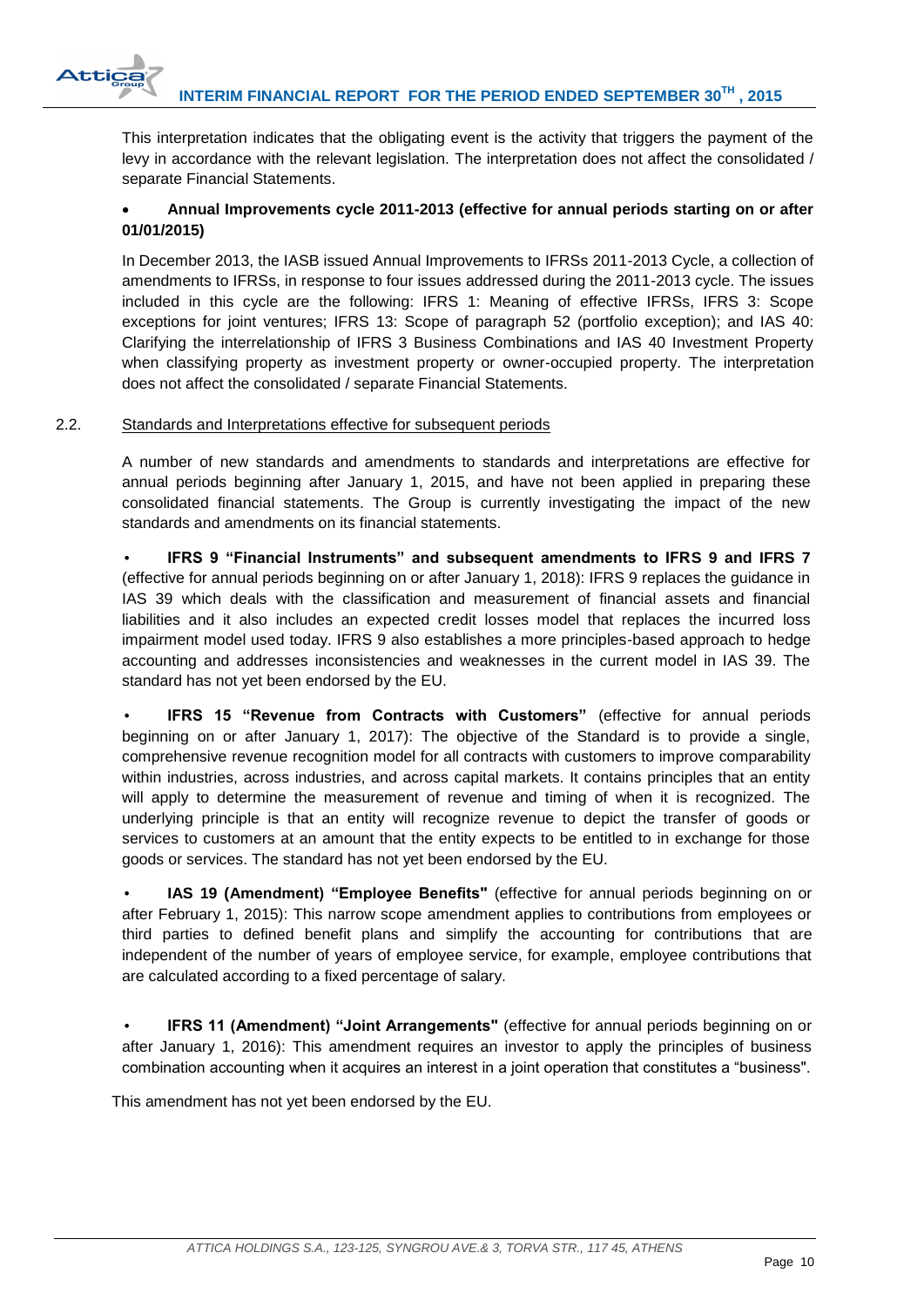**Attic:** 

• **IAS 16 and IAS 38 (Amendments) "Clarification of Acceptable Methods of Depreciation**  and Amortization" (effective for annual periods beginning on or after January 1, 2016): These amendments clarify that the use of revenue-based methods to calculate the depreciation of an asset is not appropriate and they also clarify that revenue is generally presumed to be an inappropriate basis for measuring the consumption of the economic benefits embodied in an intangible asset. These amendments have not yet been endorsed by the EU.

• **IAS 27 (Amendment) "Separate Financial Statements"** (effective for annual periods beginning on or after January 1, 2016): This amendment allows entities to use the equity method to account for investments in subsidiaries, joint ventures and associates in their separate financial statements and clarifies the definition of separate financial statements. This amendment has not yet been endorsed by the EU.

• **IFRS 10 and IAS 28 (Amendments) "Sale or Contribution of Assets between an Investor and its Associate or Joint Venture"** (effective for annual periods beginning on or after January 1, 2016): These amendments address an inconsistency between the requirements in IFRS 10 and those in IAS 28 in dealing with the sale or contribution of assets between an investor and its associate or joint venture. The main consequence of the amendments is that a full gain or loss is recognized when a transaction involves a business (whether it is housed in a subsidiary or not). A partial gain or loss is recognized when a transaction involves assets that do not constitute a business, even if these assets are housed in a subsidiary. The amendments have not yet been endorsed by the EU.

• **IAS 1 (Amendments) "Disclosure initiative"** (effective for annual periods beginning on or after January 1, 2016): These amendments clarify guidance in IAS 1 on materiality and aggregation, the presentation of subtotals, the structure of financial statements and the disclosure of accounting policies. The amendments have not yet been endorsed by the EU.

• **IFRS 10, IFRS 12 and IAS 28 (Amendments) "Investment Entities: Applying the Consolidation Exception"** (effective for annual periods beginning on or after January 1, 2016): These amendments clarify the application of the consolidation exception for investment entities and their subsidiaries. The amendments have not yet been endorsed by the EU.

Annual Improvements cycle 2010-2012 (effective for annual periods starting on or after 01/07/2014)

In December 2013, the IASB issued Annual Improvements to IFRSs 2010-2012 Cycle, a collection of amendments to IFRSs, in response to eight issues addressed during the 2010-2012 cycle. The issues included in this cycle are the following: IFRS 2: Definition of 'vesting condition', IFRS 3: Accounting for contingent consideration in a business combination, IFRS 8: Aggregation of operating segments, IFRS 8: Reconciliation of the total of the reportable segments' assets to the entity's assets, IFRS 13: Short-term receivables and payables, IAS 7: Interest paid that is capitalised, IAS 16/IAS 38: Revaluation method—proportionate restatement of accumulated depreciation and IAS 24: Key management personnel.

The amendments affect/do not affect the consolidated/ separate Financial Statements (to be adapted in respect of every Group/Company).

 Annual Improvements to IFRSs 2014 (effective for annual periods beginning on or after January 1, 2016):

The amendments set out below describe the key changes to four IFRSs. IFRS 5 "Non-current Assets Held for Sale and Discontinued Operations":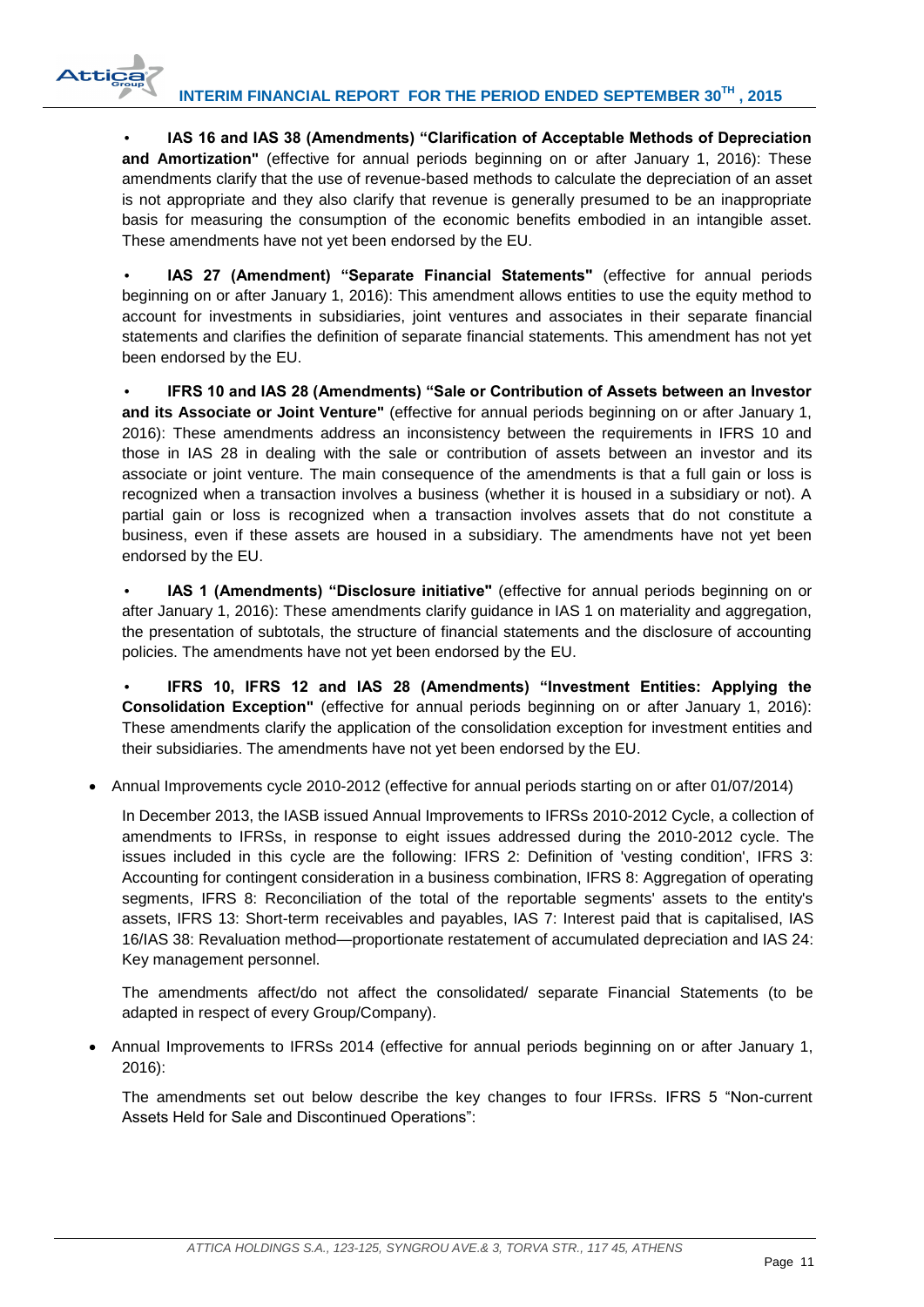

The amendment clarifies that, when an asset (or disposal group) is reclassified from "held for sale" to "held for distribution", or vice versa, this does not constitute a change to a plan of sale or distribution, and does not have to be accounted for as such. IFRS 7 "Financial Instruments: Disclosures":

The amendment adds specific guidance to help management determine whether the terms of an arrangement to service a financial asset which has been transferred constitute continuing involvement and clarifies that the additional disclosure required by the amendments to IFRS 7, ―Disclosure - Offsetting financial assets and financial liabilities" is not specifically required for all interim periods, unless required by IAS 34. IAS 19 "Employee Benefits": The amendment clarifies that, when determining the discount rate for postemployment benefit obligations, it is the currency that the liabilities are denominated in that is important, and not the country where they arise. IAS 34 "Interim Financial Reporting": The amendment clarifies what is meant by the reference in the standard to "information disclosed elsewhere in the interim financial report". The improvements have not yet been endorsed by the EU.

# <span id="page-12-0"></span>**3. Financial risk management**

# <span id="page-12-1"></span>3.1. Financial risk factors

The Group is exposed to a series of financial risks, including market risk (unexpected volatility of exchange rates and interest rates) and credit risk. Consequently, the Group uses a risk management program which seeks to minimize potential adverse effects.

Risk management relates to identifying, evaluating and hedging financial risks. The Group's policy is not to undertake any transactions of a speculative nature.

The Group's financial instruments consist mainly of deposits with banks, receivables and payables, loans, repos, finance leases and derivatives.

# <span id="page-12-2"></span>3.1.1. Foreign currency risk

The functional currency of the Group is EURO.

# **ASSETS AND LIABILITIES IN FOREIGN CURRENCY**

|                              | 30/9/2015  | 31/12/2014 |
|------------------------------|------------|------------|
| <b>GROUP</b>                 | <b>USD</b> | USD        |
| <b>Notional amounts</b>      |            |            |
| <b>Financial assets</b>      | 361        | 422        |
| <b>Financial liabilities</b> |            |            |
| Short-term exposure          | 361        | 422        |
| <b>Financial assets</b>      |            |            |
| <b>Financial liabilities</b> |            |            |
| Long-term exposure           |            |            |

The table below presents the sensitivity of the period's result and owner's equity to a reasonable change in the interest rate equal to  $+/-10\%$  in relation to the financial assets, financial liabilities and the transactional currency EURO/USD.

| <b>GROUP</b>                                  | Sensitivity factor |        | Sensitivity factor |        |  |
|-----------------------------------------------|--------------------|--------|--------------------|--------|--|
|                                               | 10%                | $-10%$ | 10%                | $-10%$ |  |
|                                               | 30/9/2015          |        | 31/12/2014         |        |  |
|                                               | USD                |        | USD                |        |  |
|                                               |                    |        |                    |        |  |
| Profit for the fiscal year (before)<br>taxes) | 29                 | $-29$  | 31                 | -31    |  |
| Net position                                  | 29                 | $-29$  | 31                 | -31    |  |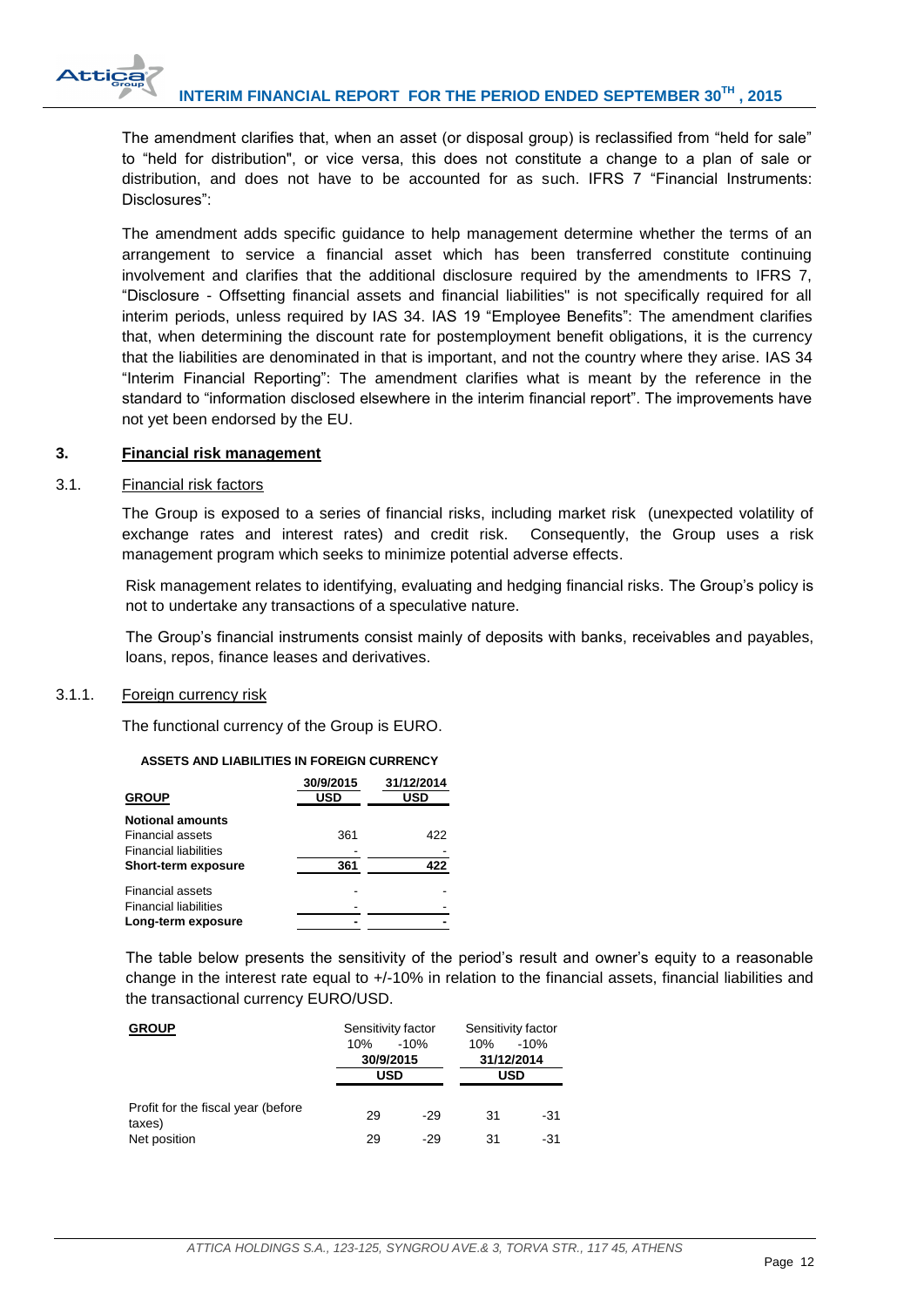Moreover, the Group is affected by the exchange rates to the extent that the fuel oil purchased for the operation of the vessels are traded internationally in U.S. Dollars.

# <span id="page-13-0"></span>3.1.2. Liquidity risk

Attic

Prudent liquidity risk management implies sufficient cash and availability of necessary available funding sources.

The Group is managing its liquidity requirements on a daily basis through a systematic monitoring of its short and long term financial liabilities and of the payments that are made on a daily basis.

Furthermore, the Group constantly monitors the maturity of its receivables and payables, in order to maintain a balanced liquidity management (see note 3.1.3. "Additional risks arising from the enforcement of capital controls in Greece").

The maturity of the financial liabilities as of 30/09/2015 and 31/12/2014 of the Group and the Company is analyzed as follows:

|                                                       |                             |                | <b>GROUP</b><br>30/9/2015 |                      |  |  |
|-------------------------------------------------------|-----------------------------|----------------|---------------------------|----------------------|--|--|
|                                                       | Short-term                  |                | Long-term                 |                      |  |  |
|                                                       | Within 6<br>months          | 6 to 12 months | 1 to 5 years              | more than 5<br>vears |  |  |
| Long-term borrowing                                   | 5,847                       | 6,466          | 202,205                   | 65,198               |  |  |
| Liabilities relating to operating<br>lease agreements | 240                         | 501            | 4,551                     |                      |  |  |
| Trade payables                                        | 22,641                      |                |                           |                      |  |  |
| Other short-term / long-term<br>liabilities           | 18,858                      |                | 13,000                    |                      |  |  |
| Short-term borrowing                                  |                             |                |                           |                      |  |  |
| Derivative financial instruments                      | 1,726                       |                |                           |                      |  |  |
| Total                                                 | 49,312                      | 6,967          | 219,756                   | 65,198               |  |  |
|                                                       | 31/12/2014                  |                |                           |                      |  |  |
|                                                       | Short-term                  |                | Long-term                 |                      |  |  |
|                                                       | Within 6<br>months          | 6 to 12 months | 1 to 5 years              | more than 5<br>vears |  |  |
| Long-term borrowing                                   | 5,904                       | 5,456          | 198,742                   | 72,059               |  |  |
| Trade payables                                        | 19,571                      |                |                           |                      |  |  |
| Other short-term liabilities                          | 12,660                      |                | 13,000                    |                      |  |  |
| Short-term borrowing                                  |                             |                |                           |                      |  |  |
| Derivative financial instruments                      | 4,924                       |                |                           |                      |  |  |
| <b>Total</b>                                          | 43,059                      | 5,456          | 211,742                   | 72,059               |  |  |
|                                                       | <b>COMPANY</b><br>30/9/2015 |                |                           |                      |  |  |
|                                                       | Short-term                  |                | Long-term                 |                      |  |  |
|                                                       | Within 6<br>months          | 6 to 12 months | 1 to 5 years              | more than 5<br>vears |  |  |
| Other short-term / long-term<br>liabilities           | 45                          |                |                           |                      |  |  |
| Other short-term liabilities                          | 199                         |                | 13,000                    |                      |  |  |
| <b>Total</b>                                          | 244                         |                | 13,000                    |                      |  |  |
|                                                       |                             |                | 31/12/2014                |                      |  |  |
|                                                       | Short-term                  |                | Long-term                 |                      |  |  |
|                                                       | Within 6<br>months          | 6 to 12 months | 1 to 5 years              | more than 5<br>vears |  |  |
| Trade payables                                        | 27                          |                |                           |                      |  |  |
| Other short-term liabilities                          | 264                         |                | 13,000                    |                      |  |  |
| <b>Total</b>                                          | 291                         |                | 13,000                    |                      |  |  |

As shown in the table above, the total borrowings of the Group at 30/09/2015 amounted to Euro 285,008 thousand.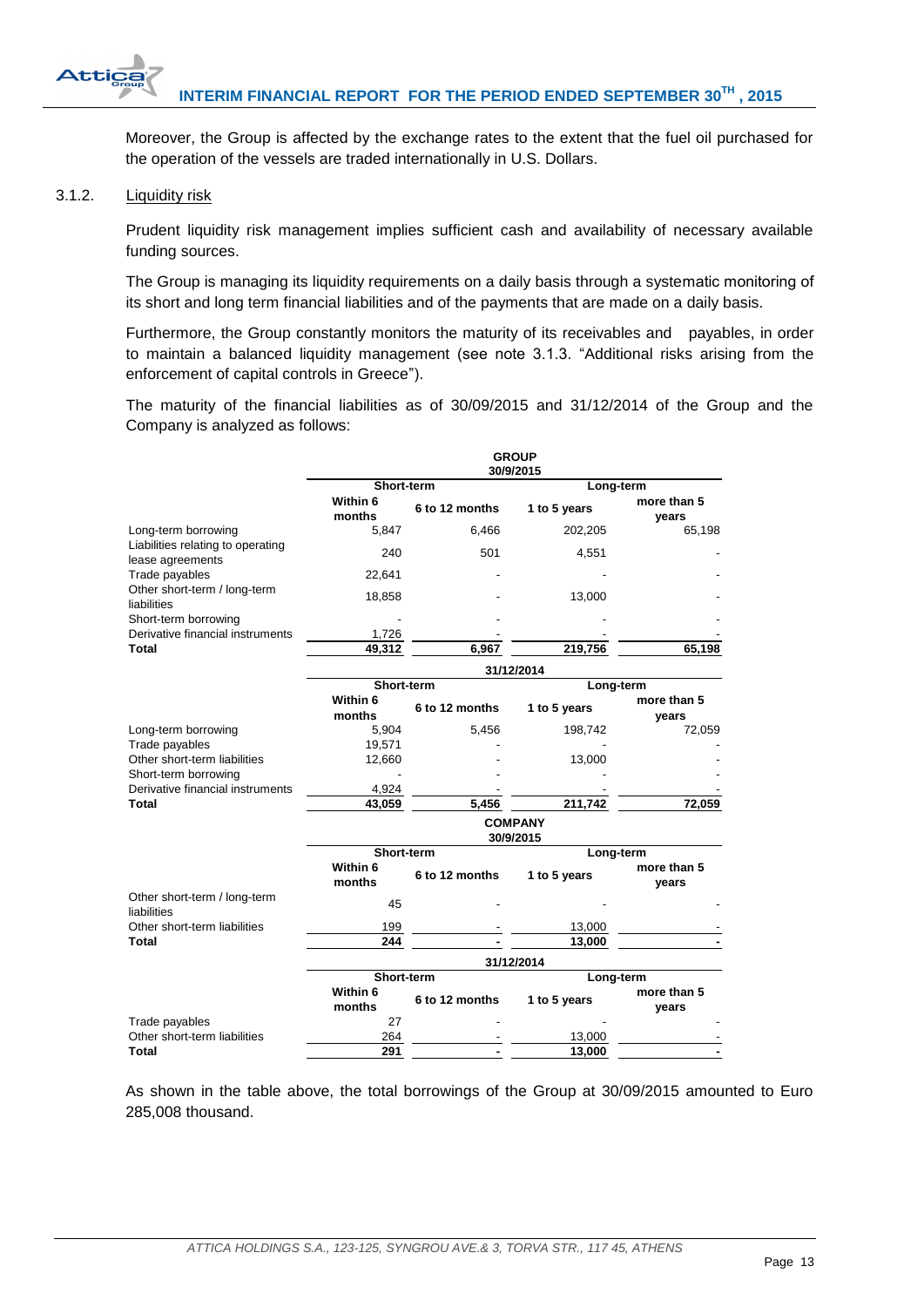

# <span id="page-14-0"></span>3.1.3. Additional risks arising from the enforcement of capital controls in Greece

The Legislative Act dated 28.06.2015 declared a bank holiday in Greece while capital controls were imposed. Banks resumed their operations on 20.07.2015 while capital controls still remain in force. On 14.8.2015 the Greek Parliament approved the European Stability Mechanism (ESM) programme for Greece and respective implementation framework. The Financial Assistance Facility Agreement between the Greek Republic and the ESM was signed on 19.8.2015.

Capital controls in Greece may impact the following risks:

# Market Risk

Due to capital controls, the traffic volumes of the Group may be affected, both in freight units and passengers, however, until now, the Group's total traffic volumes have not been notably affected. Furthermore, capital controls may lead to reduction of imports and exports in our country, which in turn will affect the traffic volumes in Adriatic Sea routes.

# Suppliers / Goods and Services from abroad

Capital controls may create delays in payment of suppliers and servicing of obligations abroad. Delays experienced so far, are attributed to the time-consuming procedures adopted by the Greek banking system, however such delays have not been substantial up to the date of the Report.

# Credit Risk

Due to capital controls certain counterparties may not be able to fulfill their obligations. Until the signature date of the Report, the Group has not experienced cases of default by customers, beyond the usual trading pattern.

The Group's Management continually evaluates the developments and take initiatives in order to protect the Group and minimize any impacts that may arise in the economic situation.

# <span id="page-14-1"></span>**4. Fair value of financial instruments**

The Group uses the following hierarchy in order to define and disclose the fair value of financial instruments per valuation technique:

Level 1: Assets / liabilities are measured at fair value according to quoted prices (unadjusted) in active markets for identical assets or liabilities.

Level 2: Assets / liabilities are measured at fair value according to evaluation models in which elements affecting significantly the evaluation are based (directly or indirectly) to observable market values.

Level 3: Assets / liabilities are measured at fair value according to evaluation models in which elements affecting significantly the evaluation are not based to observable market values.

# <span id="page-14-2"></span>4.1. Financial derivatives

Derivative financial instruments are valued using valuation models based on observable market data.

# <span id="page-14-3"></span>4.2. Investments carried at fair value

Under IAS 27 «Separate Financial Statements» measures its investments holdings in accordance with the requirements of IAS 39 "Financial Instruments: Recognition and Measurement" at fair value.

At the end of each reporting period of the financial statements, the Company carries out the calculations required in relation to the fair value of its investments.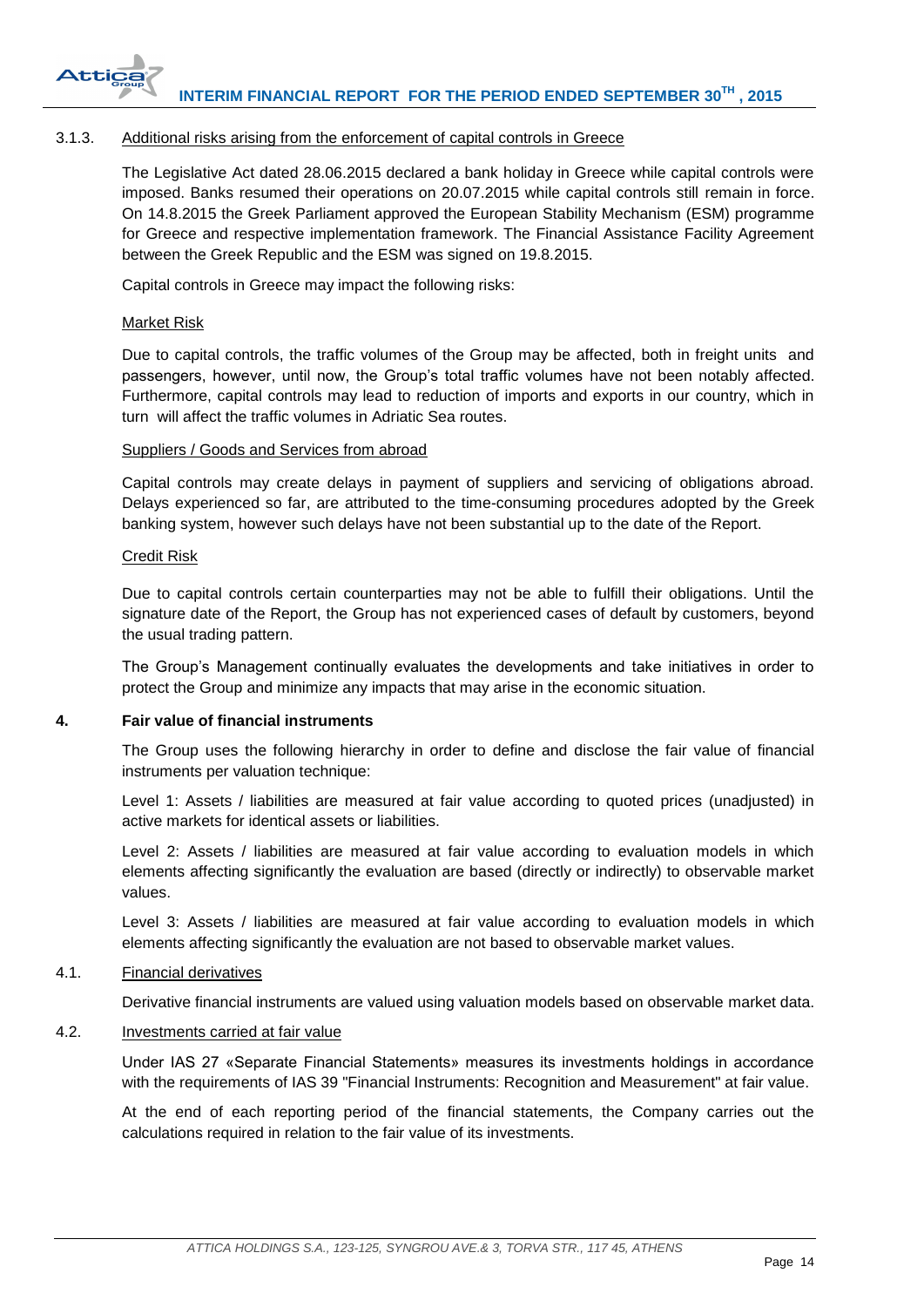

The investments in respect of its interests (unlisted shares) are valued based on generally accepted valuation models which include data based on both - unobservable factors, and market observable inputs.

The assessment performed to determine the fair value of financial instruments not traded in active markets, focuses both on exogenous and endogenous factors. Consequently, at the end of each reporting period, the Company:

a) Identifies and assesses the state of the Greek economy

b) Collects, analyzes and monitors the accounting information on efficiency, using as benchmarks the development of the Company's financial sizes at the end of each reporting period.

The analysis of these data provides information regarding the level of meeting or not meeting the business objectives and indicates the tendencies regarding the results and the financial performance of the companies at the end of the annual reporting period.

c) Reviews the business conditions and available information and estimates regarding the future development of financial sizes and tendencies.

According to is standard practice, at each interim reporting date of the financial statements, the Company reexamines the business plans assumptions, based on the business plan prepared at the end of the previous annual reporting period, in relation to subsequent financial periods in five-year time.

In case the financial performance of each company during the interim period under examination does not present substantial deviations from the budget of the respective period and, given with the Management's estimates regarding the future development of these financials, redefinition of the original business plan is not considered necessary and the relative calculations for determining fair value are limited to sensitivity analysis on the changes in the weighted average cost of capital.

Main assumptions for the determination of investments at fair value are the assessment of expected cash flows as described above and the weighted average cost of capital (WACC) which is calculated by weighting cost of capital, cost of long-term debt and any grants.

# <span id="page-15-0"></span>4.3. Other financial assets and liabilities carried at fair value

On 30.9.2015 the Group has issued a convertible bond loan which in its entirety (and the element of the loan and the embedded derivative in the form of the conversion right) is a financial liability which is measured at fair value through profit or loss.

The following table presents financial assets and liabilities carried at fair value as at 30/9/2015:

|                                             | <b>GROUP</b>                               |         |           |         |  |
|---------------------------------------------|--------------------------------------------|---------|-----------|---------|--|
| <b>Measurement of financial instruments</b> |                                            |         |           |         |  |
| at fair value                               | Measurement at fair value as at 30/09/2015 |         |           |         |  |
|                                             | 30/9/2015                                  | Level 1 | Level 2   | Level 3 |  |
| Investments in subsidiaries                 |                                            |         |           |         |  |
| Financial assets / liabilities              | $-55,299$                                  |         | $-55,299$ |         |  |
| Derivatives                                 | $-1.726$                                   |         | $-1.726$  |         |  |
| Total                                       | $-57,025$                                  |         | $-57.025$ |         |  |
|                                             | <b>COMPANY</b>                             |         |           |         |  |
|                                             |                                            |         |           |         |  |
| <b>Measurement of financial instruments</b> |                                            |         |           |         |  |
| at fair value                               | Measurement at fair value as at 30/09/2015 |         |           |         |  |
|                                             | 30/9/2015                                  | Level 1 | Level 2   | Level 3 |  |
| Investments in subsidiaries                 | 494.161                                    |         |           | 494.161 |  |
| Financial assets / liabilities              |                                            |         |           |         |  |
| Derivatives                                 |                                            |         |           |         |  |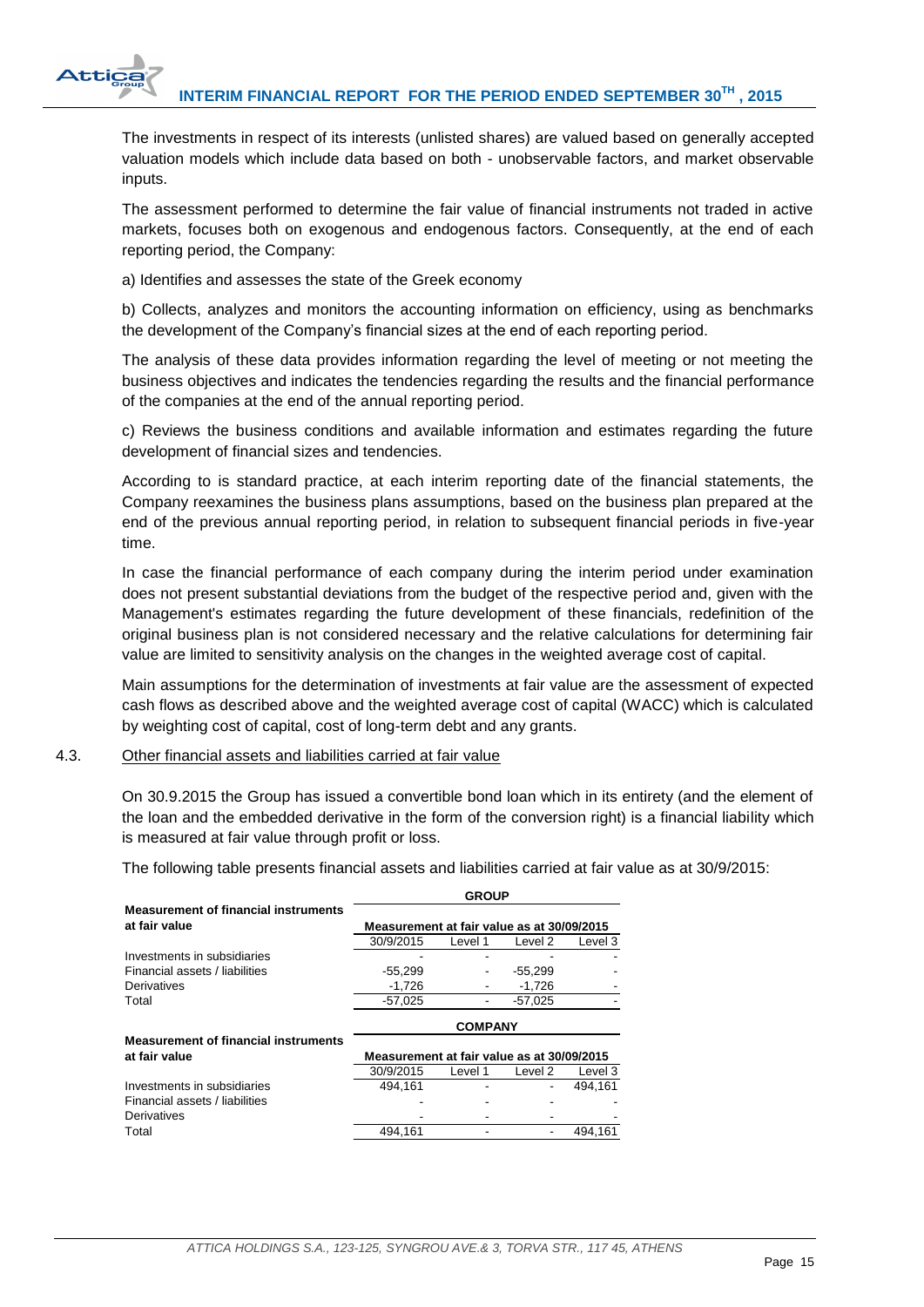

# <span id="page-16-0"></span>**5. Consolidation - Joint venture revenue agreement**

# <span id="page-16-1"></span>5.1. Consolidation of the subsidiaries of Attica Holdings S.A.

The parent company participated 100% in its subsidiaries. The nature of relationship is "Direct" with the exception of Superfast Dodeka (Hellas) INC.& CO Joint Venture, Blue Star Ferries Joint Venture and Blue Star Ferries Maritime S.A. & CO Joint Venture where the nature of relationship is "Under Common Management".

All the companies are consolidated using the full consolidation method.

|                                                              | 30/9/2015          |                              |         |                            |                                  |  |
|--------------------------------------------------------------|--------------------|------------------------------|---------|----------------------------|----------------------------------|--|
| <b>Subsidiary</b>                                            | Carrying<br>amount | % of direct<br>participation | Country | Unaudited<br>Fiscal Years* | <b>Audited fiscal</b><br>years** |  |
| SUPERFAST EPTA MC.                                           | 49                 | 100.00%                      | Greece  | 2009-2014                  |                                  |  |
| SUPERFAST OKTO MC.                                           | 32                 | 100.00%                      | Greece  | 2009-2014                  |                                  |  |
| SUPERFAST ENNEA MC.                                          | 19                 | 100.00%                      | Greece  | 2009-2014                  |                                  |  |
| SUPERFAST DEKA MC.                                           | 54                 | 100.00%                      | Greece  | 2009-2014                  |                                  |  |
| NORDIA MC.                                                   | 17                 | 100.00%                      | Greece  | 2009-2014                  |                                  |  |
| MARIN MC.                                                    | 2,302              | 100.00%                      | Greece  | 2009-2014                  |                                  |  |
| <b>ATTICA CHALLENGE LTD</b>                                  | $\overline{2}$     | 100.00%                      | Malta   |                            |                                  |  |
| <b>ATTICA SHIELD LTD</b>                                     | $\overline{2}$     | 100.00%                      | Malta   |                            |                                  |  |
| ATTICA PREMIUM S.A.                                          |                    | 100.00%                      | Greece  |                            | 2011-2013                        |  |
| SUPERFAST DODEKA (HELLAS) INC. & CO<br><b>JOINT VENTURE</b>  |                    | $0.00\%$                     | Greece  | 2008-2014                  |                                  |  |
| SUPERFAST FERRIES S.A.                                       |                    | 100.00%                      | Liberia | 2010-2014                  |                                  |  |
| SUPERFAST PENTE INC. <sup>(1)</sup>                          |                    | 100.00%                      | Liberia | 2010-2011                  | 2012-2013                        |  |
| SUPERFAST EXI INC. <sup>(1)</sup>                            | 499                | 100.00%                      | Liberia | 2010-2011                  | 2012-2013                        |  |
| SUPERFAST ENDEKA INC.                                        | 29,530             | 100.00%                      | Liberia | 2009-2011                  | 2012-2013                        |  |
| SUPERFAST DODEKA INC.                                        |                    | 100.00%                      | Liberia | 2009-2011                  | 2012-2013                        |  |
| BLUE STAR FERRIES MARITIME S.A.                              | 277,365            | 100.00%                      | Greece  | 2008-2010                  | 2011-2013                        |  |
| BLUE STAR FERRIES JOINT VENTURE                              |                    | $0.00\%$                     | Greece  | 2008-2014                  |                                  |  |
| <b>BLUE STAR FERRIES S.A.</b>                                |                    | 100.00%                      | Liberia | 2010-2014                  |                                  |  |
| <b>WATERFRONT NAVIGATION COMPANY</b>                         | $\mathbf{1}$       | 100.00%                      | Liberia |                            |                                  |  |
| THELMO MARINE S.A.                                           | 77                 | 100.00%                      | Liberia |                            |                                  |  |
| <b>BLUE ISLAND SHIPPING INC.</b>                             | 29                 | 100.00%                      | Panama  |                            |                                  |  |
| STRINTZIS LINES SHIPPING LTD.                                | 22                 | 100.00%                      | Cyprus  |                            |                                  |  |
| SUPERFAST ONE INC.                                           | 36,672             | 100.00%                      | Liberia | 2008-2011                  | 2012-2013                        |  |
| SUPERFAST TWO INC.                                           | 39,325             | 100.00%                      | Liberia | 2009-2011                  | 2012-2013                        |  |
| ATTICA FERRIES M.C.                                          | 21,426             | 100.00%                      | Greece  | 2009-2014                  |                                  |  |
| BLUE STAR FERRIES MARITIME S.A. & CO<br><b>JOINT VENTURE</b> |                    | $0.00\%$                     | Greece  | 2009-2014                  |                                  |  |
| <b>BLUE STAR M.C.</b>                                        | 34,453             | 100.00%                      | Greece  | 2009-2014                  |                                  |  |
| <b>BLUE STAR FERRIES M.C.</b>                                |                    | 100.00%                      | Greece  | 2009-2014                  |                                  |  |
| ATTICA FERRIES MARITIME S.A.                                 | 52,287             | 100.00%                      | Greece  | $\blacksquare$             | 2011-2013                        |  |

(1) see § 8.1. " Unaudited fiscal years".

\* By tax authorities.

\*\* By statutory auditors under the provisions of Law 2190/1920 and Law 3190/1955.

The tax audit for the fiscal year 2014 for companies that have been subject to tax audit by statutory auditors was completed in October 2015 and the Certified Auditor issued a Tax Compliance Certificate with a conclusion without judgment.

For the subsidiaries registered outside the European Union, which do not have an establishment in Greece, are not obligated to taxation audit.

For all the companies of the Group, there are no changes of the method of consolidation.

There are no companies which have been consolidated in the present period while they have not been consolidated either in the previous period or in the same period of the fiscal year 2014.

There are no companies which have not been consolidated in the present period while they have been consolidated either in the previous period or in the same period of the fiscal year 2014.

There are no companies of the Group which have not been consolidated in the consolidated financial statements.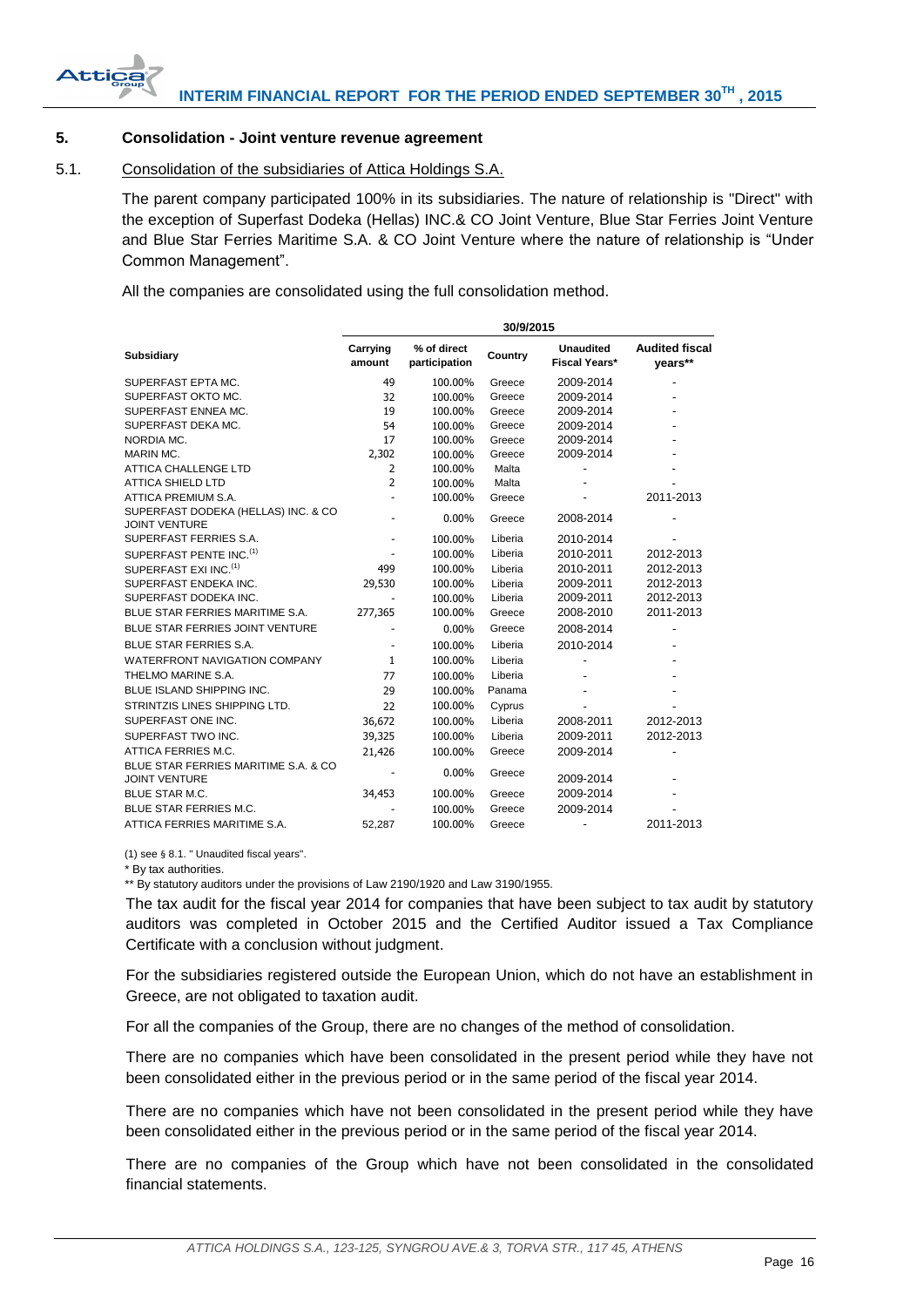

# <span id="page-17-0"></span>5.2. Agreement between Attica Holdings S.A.and Anek

On 24.5.2011 the Group has announced the signing of a joint service agreement with ANEK S.A. with regard to the Joint Venture company "Anek S.A. - Superfast Endeka (Hellas) Inc" for the joint service of vessels of the two companies in the international route Patras – Igoumenitsa – Ancona and the domestic route Piraeus – Herakleion, Crete.

On 29.9.2014 the Group announced the enlargement of the joint service agreement with ANEK S.A. in the international routes of Patras – Igoumenitsa – Bari and Patras – Igoumenitsa – Venice, as well as the domestic route Piraeus – Chania, Crete.

The joint service agreement with ANEK S.A. extends until 31/5/2017 and the distinctive title is "Adriatic and Cretan Lines".

#### <span id="page-17-1"></span>**6. Related Party disclosures**

# <span id="page-17-2"></span>6.1. Intercompany transactions between Attica Holdings S.A. and other companies of Attica Group

The parent company has an amount of Euro 1,395 thousand as receivable from dividends arising from its 100% subsidiary company Blue Star M.C.

Furthermore the parent company has an amount of Euro 2,333 thousand as receivable from dividends arising from its 100% subsidiary company Blue Star Ferries Maritime S.A.

In addition the above 100% subsidiary returned part of its share capital to the parent company Attica Holdings S.A. due to its share capital decrease. The capital return amounts Euro 2,538 thousand.

The parent company participated in the share capital increases of its 100% subsidiaries Superfast One Inc, Superfast Two Inc, Superfast Endeka Inc and Attica Ferries M.C. with the amount of Euro 1,670 thousand, Euro 1,683 thousand, Euro 1,393 thousand and Euro 492 thousand respectively.

The intercompany balances as at 30.09.2015 are presented in the following table:

| <b>Receivables</b>                                 | <b>Payables</b>                                    | Amount         |
|----------------------------------------------------|----------------------------------------------------|----------------|
| <b>SUPERFAST EXI INC</b>                           | SUPERFAST FERRIES S.A.                             | 463            |
| SUPERFAST ONE INC                                  | SUPERFAST FERRIES S.A.                             | 6,308          |
| <b>SUPERFAST TWO INC</b>                           | SUPERFAST FERRIES S.A.                             | 13,355         |
| SUPERFAST TWO INC                                  | SUPERFAST DODEKA (HELLAS) INC. & CO JOINT VENTURE  |                |
| SUPERFAST EPTA M.C.                                | SUPERFAST FERRIES S.A.                             | 48             |
| <b>SUPERFAST OKTO M.C.</b>                         | SUPERFAST FERRIES S.A.                             | 31             |
| SUPERFAST ENNEA M.C.                               | SUPERFAST FERRIES S.A.                             | $\overline{7}$ |
| SUPERFAST DEKA M.C.                                | SUPERFAST FERRIES S.A.                             | 48             |
| MARIN M.C.                                         | SUPERFAST FERRIES S.A.                             | 2,281          |
| <b>ATTICA CHALLENGE LTD</b>                        | SUPERFAST FERRIES S.A.                             | $\overline{2}$ |
| ATTICA FERRIES MARITIME S.A.                       | BLUE STAR FERRIES MARITIME S.A. & CO JOINT VENTURE | 8,409          |
| SUPERFAST FERRIES S.A.                             | SUPERFAST PENTE INC.                               | 19             |
| SUPERFAST FERRIES S.A.                             | SUPERFAST ENDEKA INC.                              | 13,776         |
| SUPERFAST FERRIES S.A.                             | SUPERFAST DODEKA INC.                              | 13             |
| SUPERFAST FERRIES S.A.                             | NORNTIA M.C.                                       | 6              |
| SUPERFAST FERRIES S.A.                             | ATTICA FERRIES M.C.                                | 8,787          |
| SUPERFAST DODEKA (HELLAS) INC. & CO JOINT VENTURE  | SUPERFAST DODEKA (HELLAS) INC.                     | 6              |
| SUPERFAST DODEKA (HELLAS) INC. & CO JOINT VENTURE  | SUPERFAST ONE (HELLAS) INC.                        | 11             |
| BLUE STAR FERRIES MARITIME S.A. & CO JOINT VENTURE | SUPERFAST ENDEKA (HELLAS) INC.                     | 6,133          |
| BLUE STAR FERRIES MARITIME S.A. & CO JOINT VENTURE | SUPERFAST ONE (HELLAS) INC.                        | 16,837         |
| BLUE STAR FERRIES MARITIME S.A. & CO JOINT VENTURE | SUPERFAST TWO (HELLAS) INC.                        | 20,870         |
| BLUE STAR FERRIES MARITIME S.A. & CO JOINT VENTURE | ATTICA FERRIES M.C.                                | 18,970         |
| BLUE STAR FERRIES MARITIME S.A. & CO JOINT VENTURE | <b>BLUE STAR FERRIES M.C.</b>                      | 1,946          |
| <b>BLUE STAR FERRIES S.A.</b>                      | <b>BLUE STAR M.C.</b>                              | 1,243          |
| <b>BLUE STAR FERRIES S.A.</b>                      | BLUE STAR FERRIES MARITIME S.A.                    | 249            |
| <b>BLUE STAR FERRIES MARITIME S.A.</b>             | BLUE STAR FERRIES MARITIME S.A. & CO JOINT VENTURE | 86,533         |
| BLUE STAR FERRIES MARITIME S.A.                    | BLUE STAR FERRIES JOINT VENTURE                    | 6              |
| <b>BLUE STAR M.C.</b>                              | BLUE STAR FERRIES MARITIME S.A. & CO JOINT VENTURE | 13,176         |
| <b>BLUE STAR M.C.</b>                              | <b>BLUE STAR FERRIES S.A.</b>                      | 1,864          |
| <b>STRINTZIS LINES SHIP.LTD</b>                    | <b>BLUE STAR FERRIES S.A.</b>                      | 10             |
| <b>STRINTZIS LINES SHIP.LTD</b>                    | BLUE STAR FERRIES MARITIME S.A.                    | 10             |
| THELMO MARINE S.A.                                 | <b>BLUE STAR FERRIES S.A.</b>                      | 77             |
| WATERFRONT NAVIG.CO.                               | <b>BLUE STAR FERRIES S.A.</b>                      | $\mathbf{1}$   |
| <b>TOTAL</b>                                       |                                                    | 221,495        |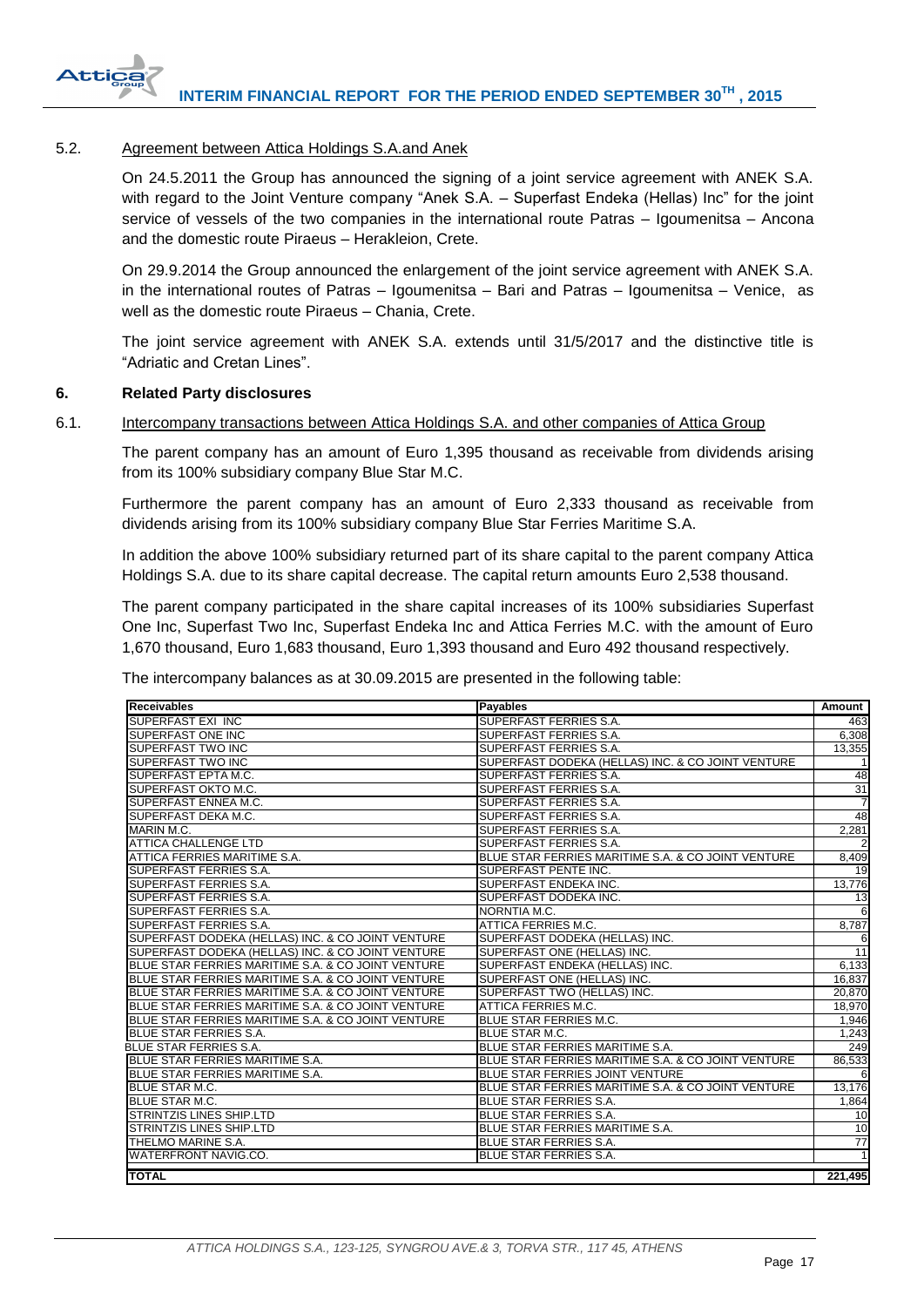# The above amounts are written-off in the consolidated accounts of ATTICA GROUP.

# <span id="page-18-0"></span>6.1.1. Intercompany transactions between Attica Holdings S.A. and the companies of Marfin Investment Group and the companies of Piraeus Bank

|             | 30/9/2015                      |                |                    |                |  |  |
|-------------|--------------------------------|----------------|--------------------|----------------|--|--|
|             | <b>MARFIN INVESTMENT GROUP</b> |                | PIRAEUS BANK GROUP |                |  |  |
|             | <b>GROUP</b>                   | <b>COMPANY</b> | <b>GROUP</b>       | <b>COMPANY</b> |  |  |
| Sales       | 8.934                          |                | 74                 | 11             |  |  |
| Purchases   | 2.362                          |                | 1.864              |                |  |  |
| Receivables | 3,053                          |                | 15,336             | 453            |  |  |
| Payables    | 13.713                         | 13,000         | 47,752             |                |  |  |

# <span id="page-18-1"></span>6.2. Guarantees

The parent company has guaranteed to lending banks the repayment of loans of the Group's vessels amounting Euro 279,589 thousand.

# <span id="page-18-2"></span>6.3. Board of Directors and Executive Directors' Fees

# **Key management compensation**

|                                     | 30.9.2015 | 30.9.2014 |
|-------------------------------------|-----------|-----------|
| Salaries & other employees benefits | 1.409     | 1.071     |
| Social security costs               | 108       | 168       |
| B.O.D. Remuneration                 | 30        |           |
| Share-based payments                |           |           |
| Total                               | 1.547     | 1.239     |
|                                     |           |           |
| Number of key management personnel  | 8         |           |

Key management personnel are those persons having authority and responsibility for planning, directing and controlling the activities of the entity, directly or indirectly, including any director (whether executive or otherwise) of that entity.

# <span id="page-18-3"></span>**7. Information for the Financial Statements for the period 1-1 to 30-09-2015**

# <span id="page-18-4"></span>7.1. Operating Sector - Geographical Segment Report

The Group has decided to provide information based on the geographical segmentation of its operations.

The Group operates in the Greek Domestic Routes and in Adriatic Sea. The Group's vessels provide transportation services to passengers, private vehicles and freight.

# **Seasonality**

The Company's sales are highly seasonal. The highest traffic for passengers and vehicles is observed during the months July, August and September while the lowest traffic for passengers and vehicles is observed between November and February. On the other hand, freight sales are not affected significantly by seasonality.

The Company, as a holding company, does not have any sales activity and for this reason there is no revenue analysis by geographical segment.

The consolidated results and other information per segment for the period 1/1 – 30/9/2015 are as follows: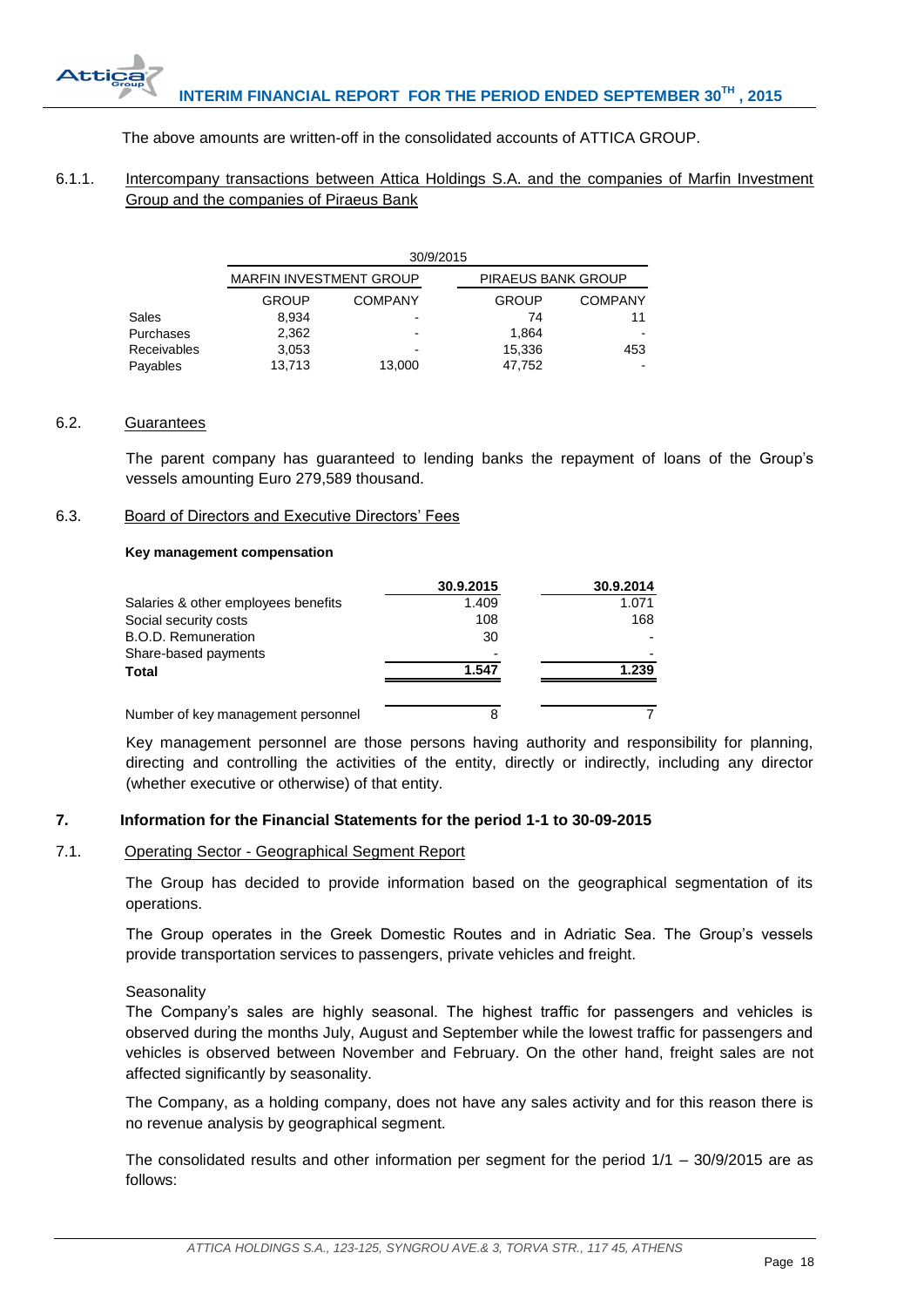

# **GROUP**

|                                                                                     | 1/1-30/09/2015     |                     |         |            |  |
|-------------------------------------------------------------------------------------|--------------------|---------------------|---------|------------|--|
| Geographical Segment                                                                | Domestic<br>Routes | <b>Adriatic Sea</b> | Other * | Total      |  |
| Fares                                                                               | 152,095            | 60,805              |         | 212,900    |  |
| On-board Sales                                                                      | 6,363              | 3,205               |         | 9,568      |  |
| <b>Total Revenue</b>                                                                | 158,458            | 64,010              |         | 222,467    |  |
| <b>Operating Expenses</b>                                                           | $-94,418$          | $-45,910$           |         | $-140,328$ |  |
| Management & Distribution Expenses                                                  | $-19,664$          | $-7,783$            | $-683$  | $-28,131$  |  |
| Other revenue / expenses                                                            | 707                | 151                 |         | 858        |  |
| Earnings before taxes, investing and financial results                              | 45,082             | 10,467              | $-683$  | 54,866     |  |
| <b>Financial results</b><br>Earnings before taxes, investing and financial results, | $-14,793$          | $-5,496$            | 7       | $-20,281$  |  |
| depreciation and amortization                                                       | 57,105             | 16,424              | $-666$  | 72,864     |  |
| Profit/Loss before Taxes                                                            | 30,290             | 4,971               | $-676$  | 34,585     |  |
| Income taxes                                                                        | $-68$              | $-22$               |         | $-90$      |  |
| Profit/Loss after Taxes                                                             | 30,222             | 4,949               | $-676$  | 34,494     |  |
| Customer geographic distribution                                                    |                    |                     |         |            |  |
| Greece                                                                              | 198,227            |                     |         |            |  |
| Europe                                                                              | 19,404             |                     |         |            |  |
| Third countries                                                                     | 4,836              |                     |         |            |  |
| <b>Total Fares</b>                                                                  | 222,467            |                     |         |            |  |
|                                                                                     | 30/9/2015          |                     |         |            |  |
| Geographical Segment                                                                | Domestic<br>Routes | <b>Adriatic Sea</b> | Other * | Total      |  |
| <b>Assets and liabilities figures</b>                                               |                    |                     |         |            |  |
| Vessels' Book Value at 01/01                                                        | 333,982            | 245,127             |         | 579,109    |  |
| Improvements / Additions                                                            | 5,522              |                     |         | 5,522      |  |
| Vessels' redeployment                                                               | 61,546             | $-61,546$           |         |            |  |
| Vessel acquisitions in the present period                                           |                    |                     |         |            |  |
| Vessels' Disposals                                                                  |                    |                     |         |            |  |
| Depreciation for the Period                                                         | $-12,780$          | $-4,586$            |         | $-17,366$  |  |
| Net Book Value of vessels at 30/09                                                  | 388,270            | 178,995             |         | 567,265    |  |
| Other tangible Assets                                                               |                    |                     | 626     | 626        |  |
| <b>Total Net Fixed Assets</b>                                                       | 388,270            | 178,995             | 626     | 567,891    |  |
| Secured loans                                                                       | 202,325            | 82,683              |         | 285,008    |  |

\* The column "Other" includes the parent company and other items that can not be assigned to geographical segment.

The revenue of the Group is derived from the agents based abroad.

Agreements sheet of Assets and Liabilities at 30.09.2015

| Net Book Value of Tangible Assets    | Euro | 567,891 |
|--------------------------------------|------|---------|
| <b>Unallocated Assets</b>            | Euro | 154,992 |
| <b>Total Assets</b>                  | Euro | 722,883 |
| Long-term and Short-term liabilities | Euro | 285,008 |
| <b>Unallocated Liabilities</b>       | Euro | 60,248  |
| <b>Total Liabilities</b>             | Euro | 345,256 |

Revenue from Fares in Domestic routes includes the grants received for public services amounting Euro 11,054 thousand for the period 1.01 – 30.09.2015 and Euro 9,303 thousand for the period 1.01 – 30.09.2014.

The consolidated results and other information per segment for the period 1.01 – 30.09.2014 are as follows: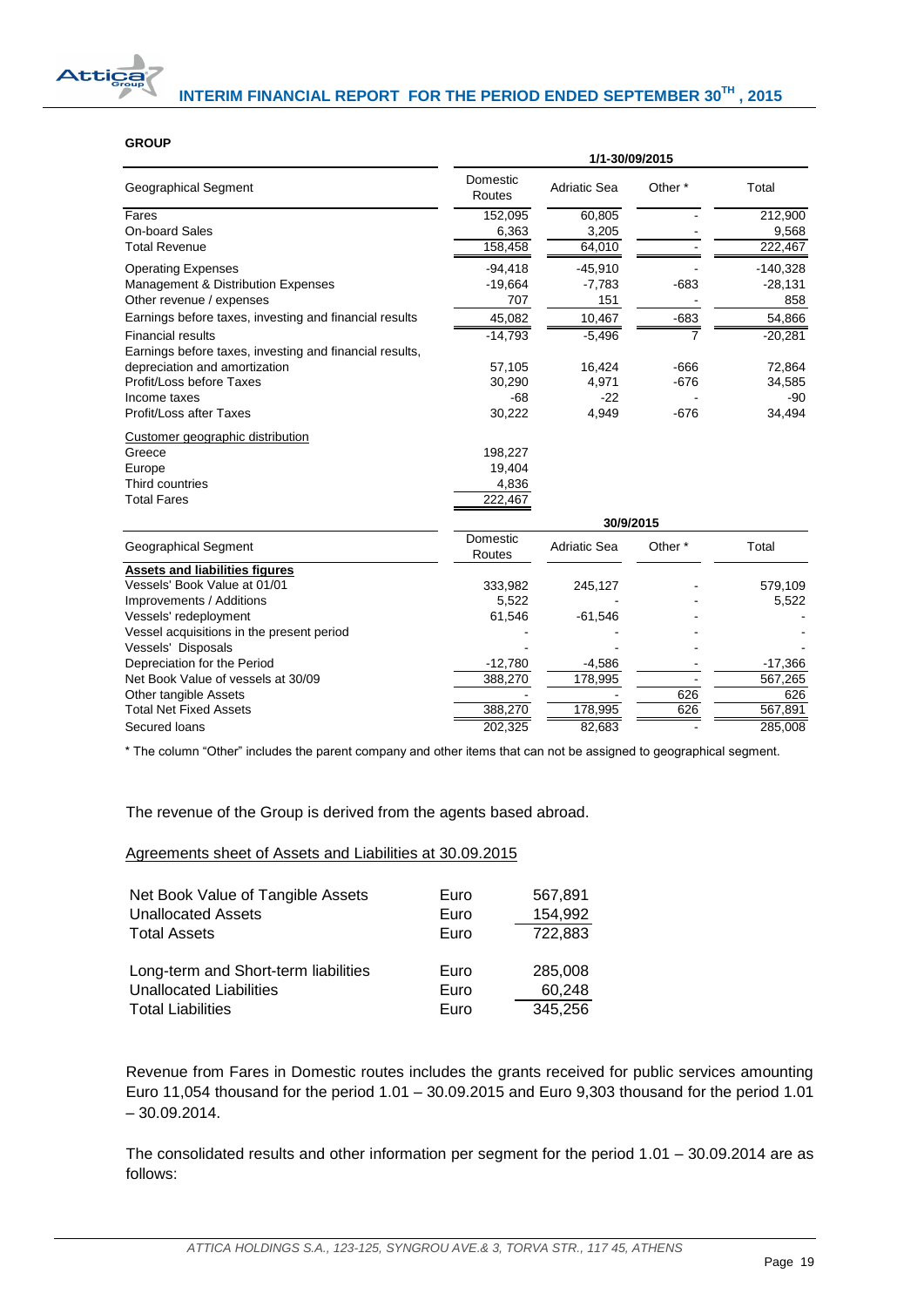

#### **GROUP**

|                                                                                     | 1/1-30/09/2014     |                     |                    |                      |
|-------------------------------------------------------------------------------------|--------------------|---------------------|--------------------|----------------------|
| Geographical Segment                                                                | Domestic<br>Routes | <b>Adriatic Sea</b> | Other              | Total                |
| Fares                                                                               | 134,580            | 68,851              |                    | 203,431              |
| On-board Sales                                                                      | 5,704              | 4,554               |                    | 10,258               |
| <b>Total Revenue</b>                                                                | 140,284            | 73,405              |                    | 213,689              |
| <b>Operating Expenses</b>                                                           | $-98,601$          | $-69,491$           |                    | $-168,092$           |
| Management & Distribution Expenses                                                  | $-16,980$          | $-10,364$           | $-616$             | $-27,960$            |
| Other revenue / expenses                                                            | 327                | 60                  | 37                 | 424                  |
| Earnings before taxes, investing and financial results                              | 25,030             | $-6,390$            | $-579$             | 18,061               |
| <b>Financial results</b><br>Earnings before taxes, investing and financial results, | $-9,181$           | $-2,647$            | 5                  | $-11,823$            |
| depreciation and amortization                                                       | 36,061             | 687                 | $-555$             | 36,193               |
| Profit/Loss before Taxes                                                            | 15,849             | $-9,037$            | $-574$             | 6,238                |
| Income taxes                                                                        | $-62$              | $-62$               |                    | $-124$               |
| Profit/Loss after Taxes                                                             | 15,787             | $-9,099$            | $-574$             | 6,114                |
| Customer geographic distribution                                                    |                    |                     |                    |                      |
| Greece                                                                              | 183,999            |                     |                    |                      |
| Europe                                                                              | 26,193             |                     |                    |                      |
| Third countries                                                                     | 3,497              |                     |                    |                      |
| <b>Total Fares</b>                                                                  | 213,689            |                     |                    |                      |
|                                                                                     |                    | 31/12/2014          |                    |                      |
| Geographical Segment                                                                | Domestic<br>Routes | <b>Adriatic Sea</b> | Other <sup>*</sup> | Total                |
| <b>Assets and liabilities figures</b>                                               |                    |                     |                    |                      |
| Vessels' Book Value at 01/01                                                        | 373,225            | 254,432             |                    | 627,657              |
| <b>Additions</b>                                                                    | 351                |                     |                    | 351                  |
| <b>Disposals</b>                                                                    | $-41,334$          |                     |                    | $-41,334$            |
| Depreciation of disposals                                                           | 15,886             |                     |                    | 15,886               |
| Depreciation for the Period<br>Net Book Value of vessels at 31/12                   | $-14,146$          | $-9,305$<br>245,127 |                    | $-23,451$<br>579,109 |
|                                                                                     | 333,982            |                     | 1,902              | 1,902                |
| Other tangible Assets<br><b>Total Net Fixed Assets</b>                              | 333,982            | 245,127             | 1,902              | 581,011              |
|                                                                                     | 155, 156           | 127,005             |                    | 282,161              |
| Long-term and Short-term liabilities                                                |                    |                     |                    |                      |

\* The column "Other" includes the parent company and other items that can not be assigned to geographical segment.

#### Agreements sheet of Assets and Liabilities at 31.12.2014

| Net Book Value of Tangible Assets    | Euro | 581,011 |
|--------------------------------------|------|---------|
| <b>Unallocated Assets</b>            | Euro | 94.143  |
| <b>Total Assets</b>                  | Euro | 675,154 |
| Long-term and Short-term liabilities | Euro | 282.161 |
| <b>Unallocated Liabilities</b>       | Euro | 53,176  |
| <b>Total Liabilities</b>             | Euro | 335,337 |

# <span id="page-20-0"></span>7.2. Cost of sales

Cost of sales decreased compared to the previous period mainly due to the decline in fuel oil prices.

# <span id="page-20-1"></span>7.3. Administrative expenses

Increase in administrative expenses compared to the previous corresponding period is mainly attributed to increased amortization expenses related to the new reservation system of the Group.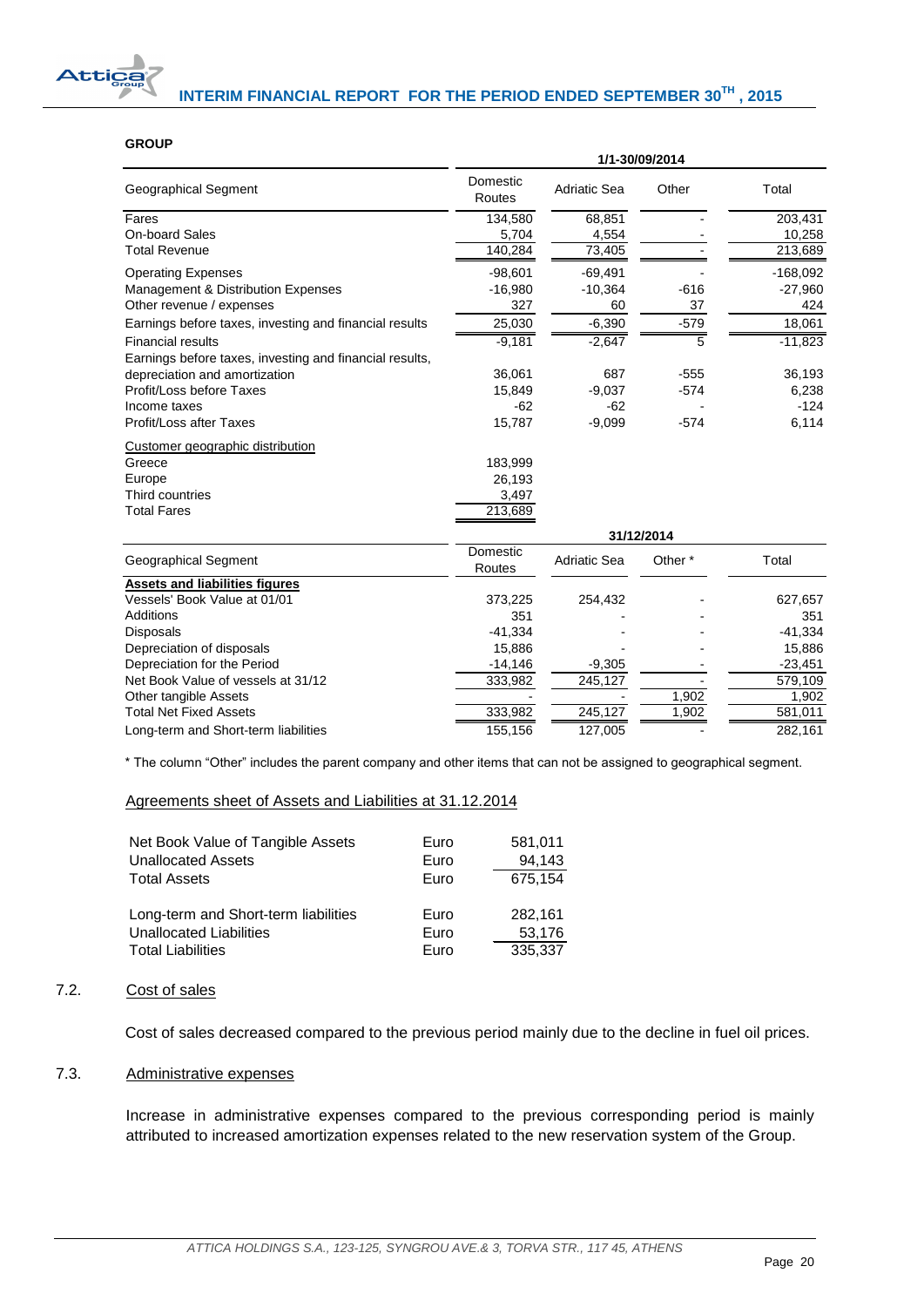

# <span id="page-21-0"></span>7.4. Distribution expenses

Distribution expenses are lower compared to the previous corresponding period despite the increase of sales, due to full period effect of sales commission reduction introduced in May 2014.

# <span id="page-21-1"></span>7.5. Other operating income

Other operating income includes mainly claims received from the yard "Daewoo Shipbuilding and Marine Engineering Co. Ltd. (DSME)".

# <span id="page-21-2"></span>7.6. Other financial results

Other financial results include mainly a loss of Euro 4,470 thousand due to fuel oil price hedging against fuel oil price fluctuations.

# <span id="page-21-3"></span>7.7. Income from dividends

Income from dividends include the amount of Euro 2,348 thousand as receivable dividend arising from the 100% subsidiary company Blue Star Ferries Maritime S.A.

# <span id="page-21-4"></span>7.8. Earnings per share – Basic / Diluted

Earnings per share – basic are calculated by dividing the profit or loss attributable to shareholders of the parent company, by the weighted average number of ordinary shares in issue during the year.

|                                                                               | <b>GROUP</b>        |                  | <b>COMPANY</b>      |                  |
|-------------------------------------------------------------------------------|---------------------|------------------|---------------------|------------------|
|                                                                               | 1/1-30/9/2015       | 1/1/-30/9/2014   | 1/1-30/9/2015       | 1/1/-30/9/2014   |
| Profit / (loss) attributable to shareholders of the<br>parent company         | 34.495              | 6.114            | 1.674               | 1.434            |
| The weighted average number of ordinary shares                                | 191.660.320         | 191.660.320      | 191.660.320         | 191,660,320      |
| Earnings Per Share - basic (in euro)<br>Diluted earnings per share (in Euro)* | 0.1800<br>$-0.1819$ | 0.0319<br>0.0319 | 0.0087<br>$-0.3280$ | 0.0075<br>0.0075 |

Due to the Convertible Bond Loan issued during the fiscal year 2014, as stated in note 9 "Significant events" of the Annual Financial Statements for the fiscal year 2014, potential securities of the above loan consist a class of securities that could reduce earnings per share.

The diluted earnings per share for the period 01/01 - 30/09/2015 and the corresponding comparative period were calculated as follows:

|                                                                                                                         | <b>GROUP</b>  |               | <b>COMPANY</b> |               |
|-------------------------------------------------------------------------------------------------------------------------|---------------|---------------|----------------|---------------|
|                                                                                                                         | 1/1-30/9/2015 | 1/1-30/9/2014 | 1/1-30/9/2015  | 1/1-30/9/2014 |
| a) Diluted earning per share<br>Profit / (loss) attributable to<br>shareholders of the parent                           |               |               |                |               |
| company<br>Effect of profit / (loss) arising from                                                                       | 34.495        | 6,114         | 1,674          | 1,434         |
| the conversion                                                                                                          | $-85,115$     |               | $-92,925$      |               |
| Total profit / (loss)                                                                                                   | $-50,620$     | 6,114         | $-91,251$      | 1,434         |
| b) Number of shares<br>Number of shares which have been<br>used for the calculation of the<br>earning per share - basic | 191,660,320   | 191,660,320   | 191,660,320    | 191,660,320   |
| Plus: Number of shares' increace<br>from a potential exercise of bonds<br>conversion rights                             | 86,580,087    |               | 86,580,087     |               |
| Number of shares which have been<br>used for the calculation of the<br>diluted earning per share                        | 278.240.407   | 191.660.320   | 278,240,407    | 191.660.320   |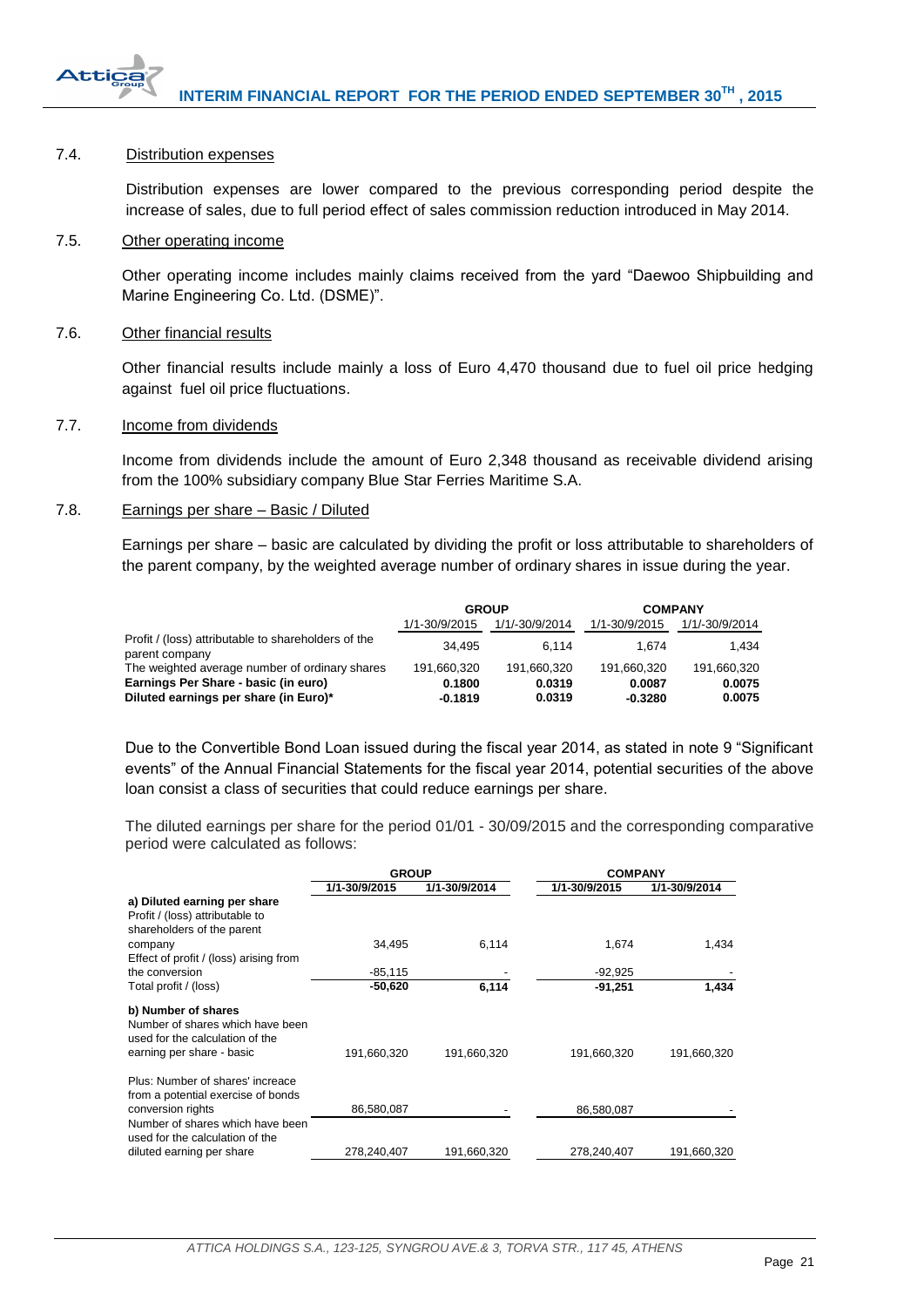

# <span id="page-22-0"></span>7.9. Tangible assets

Tangible assets decreased compared to 31/12/2014,mainly due to the depreciations of the present period despite the fact that on 8/4/2015 the subsidiary company Blue Star Ferries Maritime S.A. took delivery of Ro-Pax BLUE GALAXY from shipowning company Hellas 2 Leasing M.C. under a bareboat charter agreement which is accounted as financial leasing.

# <span id="page-22-1"></span>7.10. Trade and other receivables

Trade and other receivables increased compared to 31/12/2014 due to seasonality and due to the increase of the prepayments of the Group's suppliers.

#### <span id="page-22-2"></span>7.11. Other current assets

Other current assets increased compared to 31/12/2014. This increase was due to the vessels' dry dock.

# <span id="page-22-3"></span>7.12. Cash and cash equivalents

Cash and cash equivalents increased compared to 31/12/2014 due to seasonality as well as improved cash flow from Operating Activities. The Group paid the amount of Euro 9,482 thousand against repayment of its long-term loans and the amount of Euro 229 thousand for the financial leasing of the vessel Blue Galaxy.

# <span id="page-22-4"></span>7.13. Share capital – Share premium

The share capital amounts to Euro 57,498 thousand and is divided in 191,660,320 common registered voting shares with a nominal value of Euro 0.30 each.

| <b>GROUP</b><br>Balance as of 01/01/2015 | Number of<br><b>Shares</b><br>191,660,320 | <b>Nominal</b><br>value<br>0.30 | Value of<br>common<br>57.498 | <b>Share</b><br>premium<br>290.256 |
|------------------------------------------|-------------------------------------------|---------------------------------|------------------------------|------------------------------------|
| Share issue<br>- Common<br>- Preference  |                                           |                                 |                              |                                    |
| Balance as of 30/09/2015                 | 191,660,320                               | 0.30                            | 57,498                       | 290,256                            |
| <b>COMPANY</b>                           | <b>Number of</b><br><b>Shares</b>         | <b>Nominal</b><br>value         | Value of<br>common<br>shares | <b>Share</b><br>premium            |
| Balance as of 01/01/2015                 | 191,660,320                               | 0.30                            | 57.498                       | 290.256                            |
| Share issue<br>- Common<br>- Preference  |                                           |                                 |                              |                                    |
| Balance as of 30/09/2015                 | 191,660,320                               | 0.30                            | 57,498                       | 290.256                            |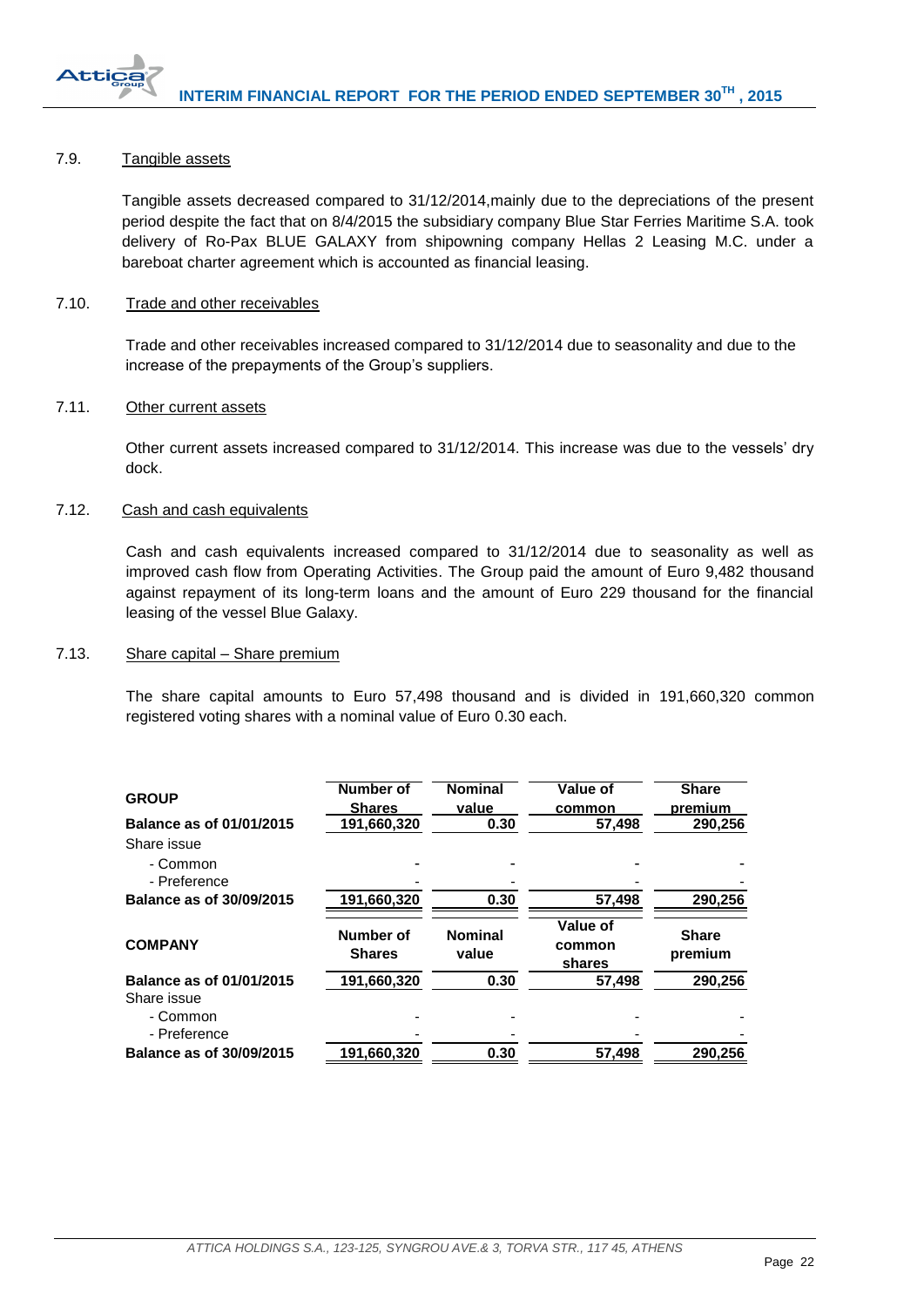

# <span id="page-23-0"></span>7.14. Long-term and Short-term borrowings

| 30/9/2015 | 31/12/2014 |
|-----------|------------|
| 5.292     |            |
| 102,738   | 108,267    |
| 121,679   | 124.189    |
| 55.299    | 49.705     |
|           |            |
| $-13,054$ | -11,360    |
| 271,954   | 270,801    |
| 30/9/2015 | 31/12/2014 |
|           |            |
|           |            |
|           |            |
| 13,054    | 11,360     |
| 13,054    | 11,360     |
|           |            |

| Borrowings as of 30/9/2015      | <b>Within 1year</b> | After 1year but<br>not more than<br>5 vears | More than<br>five years | Total   |
|---------------------------------|---------------------|---------------------------------------------|-------------------------|---------|
| Obligations under finance lease | 741                 | 4.551                                       |                         | 5,292   |
| Secured Loans                   | 6,660               | 61.913                                      | 34,165                  | 102,738 |
| Bonds                           | 5,653               | 84,993                                      | 31,033                  | 121,679 |
| Convertible Bonds               |                     | 55,299                                      |                         | 55,299  |
| <b>Borrowings</b>               | 13,054              | 206,756                                     | 65,198                  | 285,008 |
| Borrowings as of 31/12/2014     | <b>Within 1year</b> | After 1year but<br>not more than<br>5 years | More than<br>five years | Total   |
| Secured Loans                   | 5,904               | 62,898                                      | 39.465                  | 108,267 |
| <b>Bonds</b>                    | 5,456               | 86,139                                      | 32,594                  | 124,189 |
| Convertible Bonds               |                     | 49,705                                      |                         | 49,705  |
| <b>Borrowings</b>               | 11,360              | 198,742                                     | 72,059                  | 282,161 |

|                      | 30/9/2015  |
|----------------------|------------|
|                      | Euro       |
| Long-term borrowings | 6.45%      |
| Short-term dept      |            |
|                      | 31/12/2014 |
|                      | Euro       |
| Long-term borrowings | 6.18%      |
| Short-term dept      |            |

During the present period the Group paid the amount of Euro 9,482 thousand against repayment of its long- term loans.

On 7.4.2015 the 100% subsidiary company Blue Star Ferries Maritime S.A. concluded a bareboat charter agreement (financial leasing) for the Ro-Pax vessel BLUE GALAXY with shipowning company Hellas 2 Leasing M.C. On 30/9/2015 the amount stood at Euro 5,292 thousand.

Group's total borrowings stood at Euro 285,008 thousand.

# <span id="page-23-1"></span>7.15. Trade and other payables

"Trade and other payables" increased mainly due to the increase in prepayments to suppliers which are presented in note 7.10 "Trade and other receivables".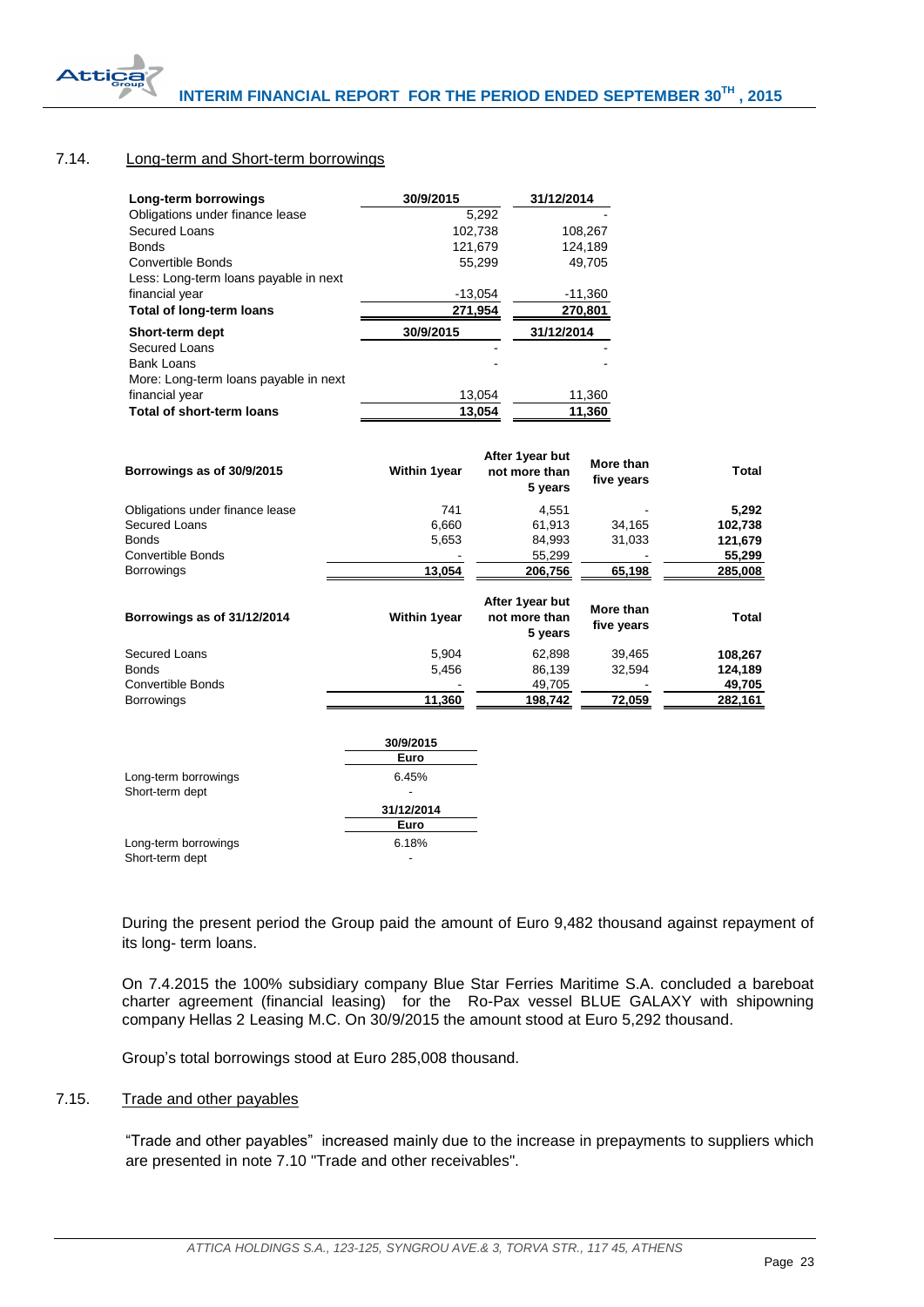

# <span id="page-24-0"></span>7.16. Other current liabilities

"Other current liabilities" increased mainly due to the "Deferred income" which refer to passenger tickets issued but not yet travelled until 30/9/2015 and the increase in tax liabilities (tickets VAT) due to seasonality.

# <span id="page-24-1"></span>**8. Other information**

# <span id="page-24-2"></span>8.1. Unaudited fiscal years

The parent company has been audited by tax authorities until the fiscal year 2007.

The unaudited fiscal years of the subsidiaries are presented in the table of the paragraph 5.1. "Consolidation of the subsidiaries of Attica Holdings S.A.".

The subsidiary company Attica Premium S.A., which is under liquidation, has been audited by tax authorities until the fiscal year 2011.

The ordinary taxation audit for the branches of the subsidiaries Superfast Pente Inc and Superfast Exi Inc, for the fiscal years 2007-2009, was completed in May 2015. From the above taxation audit, the results of the period  $1/1 - 30/9/2015$  2015 have not been charged.

For the fiscal years 2011-2013, the parent company and the 100% subsidiaries Attica Ferries Maritime S.A., Blue Star Ferries Maritime S.A., Attica Premium S.A. and for the fiscal years 2012 – 2013 the branches Superfast One, Two, Pente, Exi, Endeka, and Dodeka Hellas INC being subject statutorily audited by a Certified Auditor or audit firm in accordance with par.5, article 82, L.2238/1994. Upon completion of the tax audit, the Certified Auditor issued a Tax Compliance Certificate with a conclusion without judgment.

In order to consider that the fiscal year was inspected by the tax authorities, must be applied as specified in paragraph 1a of Article 6 of POL 1159/2011, as amended by POL 1236/2013.

The subsidiaries of ATTICA HOLDINGS S.A. have already made a tax provision of Euro 121 thousand for the unaudited fiscal years.

The parent company has made a tax provision of Euro 20 thousand. For the subsidiaries registered outside the European Union, which do not have an establishment in Greece, there is no obligation for taxation audit.

Shipping Companies, they are not subject to POL 1159/2011 and their tax inspection is conducted as effective by the tax authorities.

For the tax audit of the fiscal year 2014, the anonyme and limited liability companies of the Group operating in Greece, have been subject to tax audit by statutory auditors under the provisions of Article 65A paragraph 1 of Law 4174/2013 as amended by Law 4262/2014.

This tax audit was completed in October 2015 and the Certified Auditor issued a Tax Compliance Certificate with a conclusion without judgment.

# <span id="page-24-3"></span>8.2. Payments of finance and operating leases

The finance leases that have been recognized in the income statement for the period 1.1 - 30.09.2015, amounts Euro 763 thousand.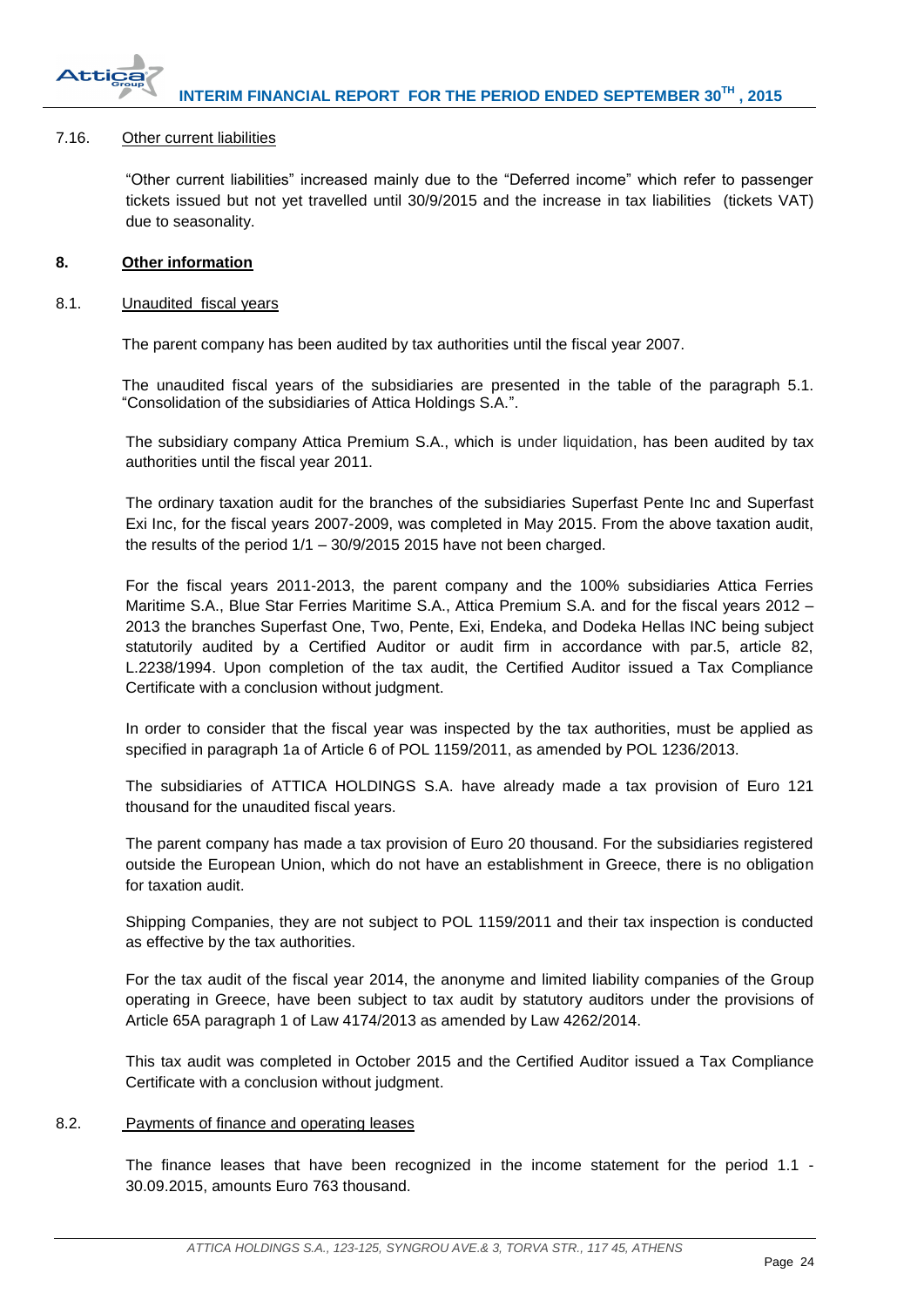

The operating leases that have been recognized in the income statement for the period 1.1 - 30.09.2015, amounts Euro 607 thousand.

#### <span id="page-25-0"></span>8.3. Provisions

The Group has made a provision amounting Euro 2,282 thousand which concerns claim for compensation from crew and provisions for extraordinary risks.

#### <span id="page-25-1"></span>8.4. Contingent assets and liabilities

a) Liens and Encumbrances

The vessels owned by the Group have been mortgaged as security of secured loans for an amount of Euro 685,273 thousand,

#### b) Granted guarantees

The following letters of guarantee have been provided to secure liabilities of the Group and the Company and were in force on 30.09.2015:

|                    | <b>GROUP</b><br>30.9.2015 | <b>COMPANY</b><br>30.9.2015 |
|--------------------|---------------------------|-----------------------------|
| Granted guarantees | 973                       |                             |

# c) Undertakings

On 30.09.2015 the Group and the Company have the following liabilities which derive from the operating lease agreements and are payable as follows:

| <b>GROUP</b><br>30.9.2015 | <b>COMPANY</b><br>30.9.2015 |
|---------------------------|-----------------------------|
| 703                       | 135                         |
| 2.749                     | 530                         |
|                           |                             |
| 3.452                     | 665                         |
|                           |                             |

On 30/09/2015 the Group and the Company have the following liabilities which derive from the finance lease agreements and are payable as follows:

|                      | <b>GROUP</b><br>30/9/2015 | <b>COMPANY</b><br>30/9/2015 |
|----------------------|---------------------------|-----------------------------|
|                      |                           |                             |
| Within 1 year        | 741                       |                             |
| Between 2 to 5 years | 4.551                     |                             |
| Over 5 years         |                           |                             |
|                      | 5.292                     |                             |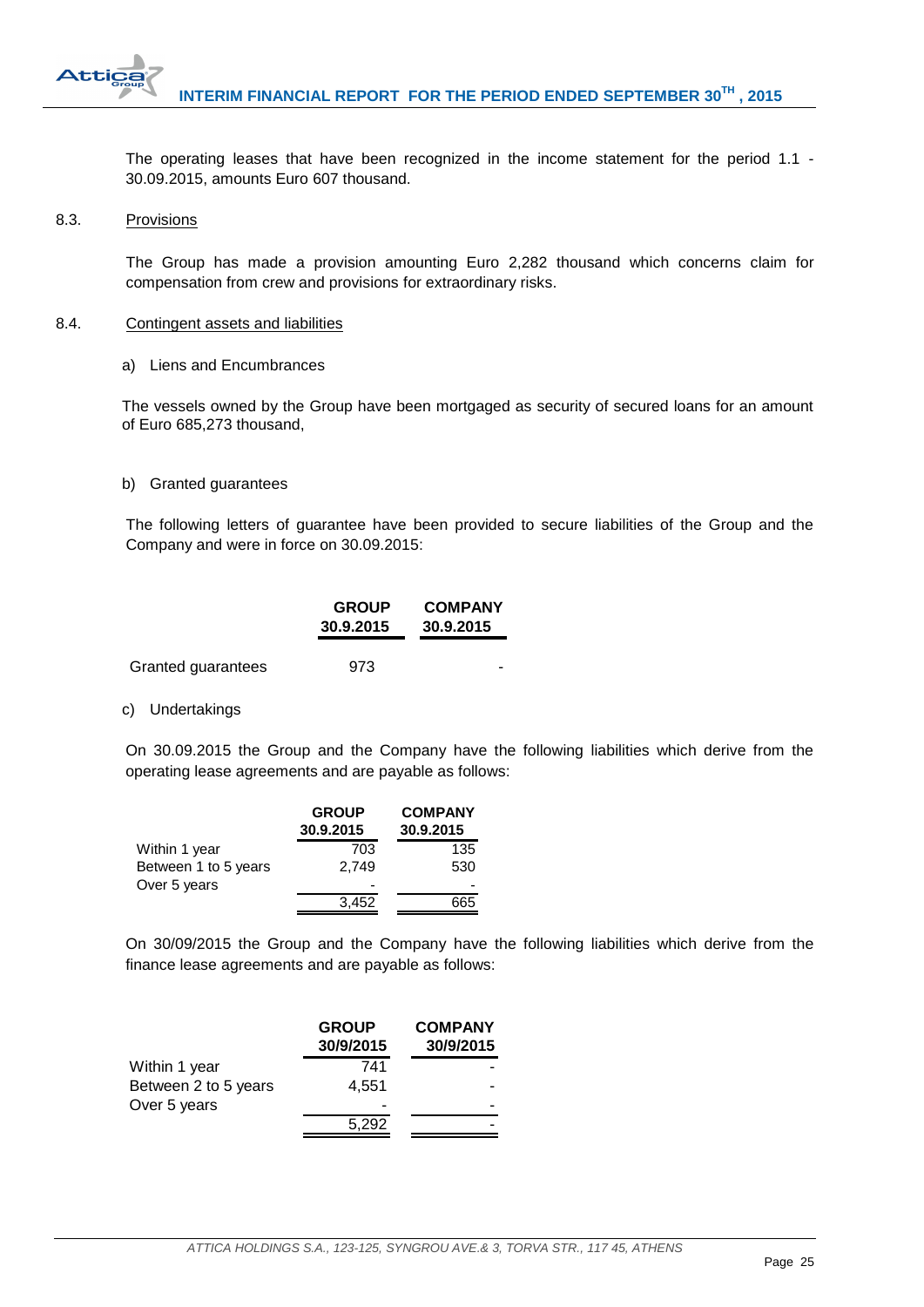

# <span id="page-26-0"></span>**9. Significant events**

On 8.4.2015 Group's subsidiary company Blue Star Ferries Maritime S.A. took delivery of Ro-Pax BLUE GALAXY from shipowning company Hellas 2 Leasing M.C. under a long term bareboat charter agreement.

The vessel operates from 24.4.2015 on the Piraeus-Chania route as part of the Adriatic and Cretan Lines joint venture.

On 8.7.2015 the Group announced that the U.S. Department of the Treasury's Office of Foreign Assets Control (OFAC), granted Attica approval to operate a marine route between US and Cuba, in connection with travel or transportation of persons, baggage or cargo between the United States and Cuba.

# <span id="page-26-1"></span>**10. Events after the Balance Sheet date**

There are no events after the Balance Sheet Date.

Athens, November 9<sup>th</sup>, 2015

 CHAIRMAN VICE CHAIRMAN CHIEF EXECUTIVE FINANCIAL OF THE B.O.D. CONTROL CONTROL CONTROL CONTROL CONTROL CONTROL CONTROL CONTROL CONTROL CONTROL CONTROL CONTROL CONTROL CONTROL CONTROL CONTROL CONTROL CONTROL CONTROL CONTROL CONTROL CONTROL CONTROL CONTROL CONTROL CONTROL

KYRIAKOS MAGEIRAS MICHAEL SAKELLIS SPIROS PASCHALIS NIKOLAOS TAPIRIS

 ID Card No: ΑΚ109642 ID Card No: Χ643597 ID Card No: ΑΒ215327 ID Card No: AK087031 LICENSE No 32210-CLASS A